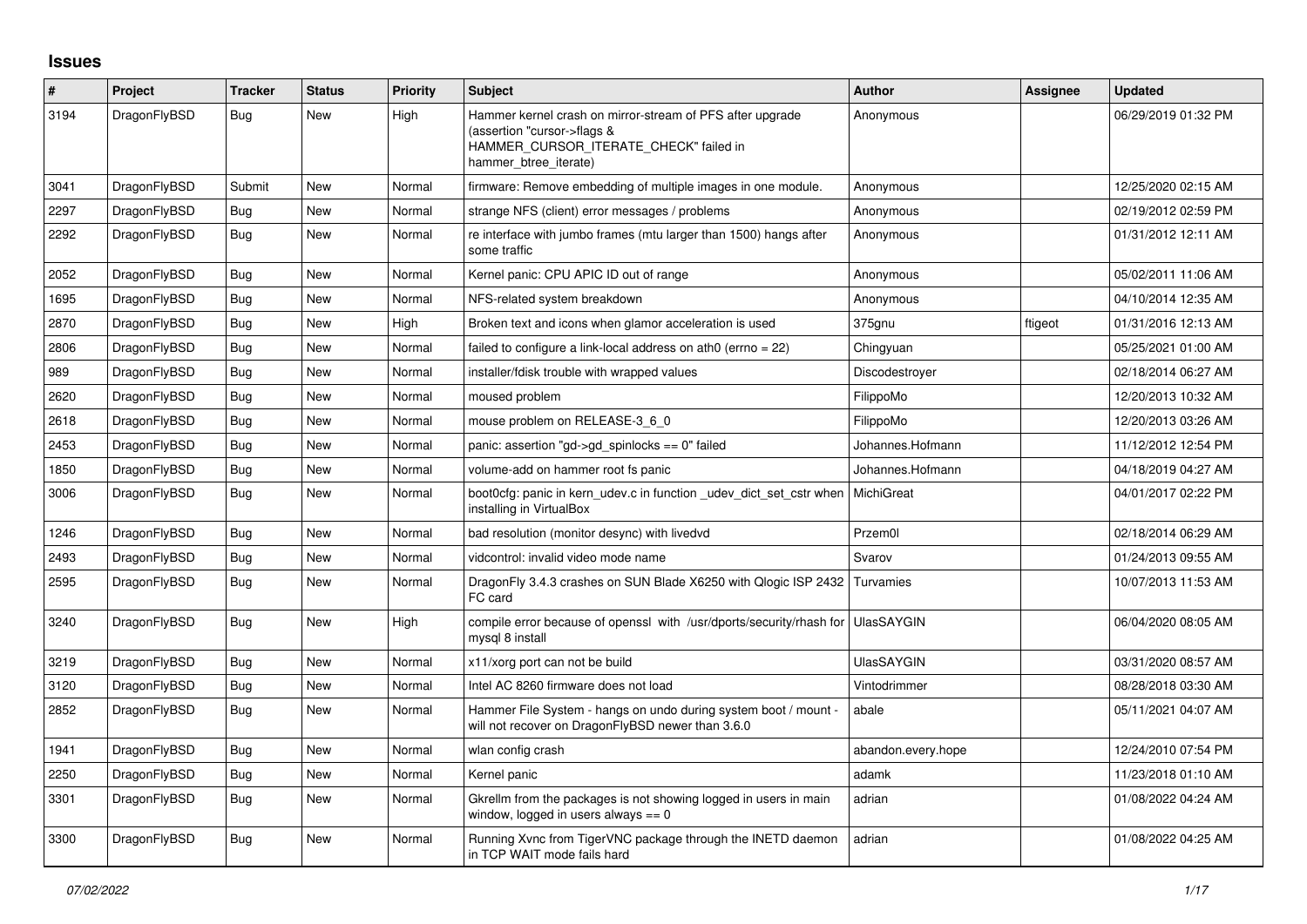| $\sharp$ | Project      | <b>Tracker</b> | <b>Status</b> | <b>Priority</b> | Subject                                                                                                                      | Author          | Assignee | <b>Updated</b>      |
|----------|--------------|----------------|---------------|-----------------|------------------------------------------------------------------------------------------------------------------------------|-----------------|----------|---------------------|
| 2210     | DragonFlyBSD | <b>Bug</b>     | New           | Normal          | Bugtracker cannot assign default project for new users                                                                       | ahuete.devel    |          | 11/17/2011 11:30 AM |
| 1714     | DragonFlyBSD | Bug            | New           | Low             | hwpmc                                                                                                                        | alexh           | swildner | 08/18/2012 02:03 PM |
| 2520     | DragonFlyBSD | <b>Bug</b>     | New           | Normal          | panic: assertion "IS_SERIALIZED((ifp->if_serializer))" failed in<br>if default serialize assert at /usr/src/sys/net/if.c:437 | ano             |          | 03/09/2013 12:14 AM |
| 2329     | DragonFlyBSD | Bug            | <b>New</b>    | Normal          | ibm x3550 & acpi                                                                                                             | ano             |          | 06/03/2014 11:37 AM |
| 3311     | DragonFlyBSD | <b>Bug</b>     | New           | Low             | TrueCrypt support may cause kernel crash                                                                                     | arcade@b1t.name |          | 04/29/2022 06:19 AM |
| 3278     | DragonFlyBSD | <b>Bug</b>     | New           | Normal          | Second screen image is distorted                                                                                             | arcade@b1t.name |          | 07/10/2021 03:36 AM |
| 3209     | DragonFlyBSD | <b>Bug</b>     | New           | Normal          | svc has some minor bugs                                                                                                      | arcade@b1t.name |          | 10/24/2019 09:08 AM |
| 2882     | DragonFlyBSD | <b>Bug</b>     | New           | Low             | bridge sends packets from individual interfaces                                                                              | arcade@b1t.name |          | 01/09/2016 12:43 PM |
| 2878     | DragonFlyBSD | Bug            | <b>New</b>    | Low             | [fix] CCVER problem when using clang and cpu extensions<br>(intrinsics)                                                      | arcade@b1t.name |          | 06/24/2016 04:25 AM |
| 2877     | DragonFlyBSD | Bug            | <b>New</b>    | Low             | sed fails when working with UTF-8 locale and non-UTF symbols                                                                 | arcade@b1t.name |          | 12/30/2015 11:20 AM |
| 2107     | DragonFlyBSD | <b>Bug</b>     | New           | Normal          | 2.10.1 sata dvd drive issue                                                                                                  | ausppc          |          | 07/31/2011 08:41 PM |
| 3132     | DragonFlyBSD | <b>Bug</b>     | New           | Low             | unifdef mined                                                                                                                | bcallah         |          | 04/26/2018 08:34 PM |
| 3284     | DragonFlyBSD | <b>Bug</b>     | New           | Normal          | Wrong towlower() result for U+038A                                                                                           | bhaible         |          | 07/10/2021 03:34 AM |
| 3283     | DragonFlyBSD | <b>Bug</b>     | New           | Normal          | mknodat() cannot create FIFOs                                                                                                | bhaible         |          | 07/10/2021 03:34 AM |
| 3282     | DragonFlyBSD | <b>Bug</b>     | New           | Normal          | unexpected errno value from fopen()                                                                                          | bhaible         |          | 07/10/2021 03:34 AM |
| 3281     | DragonFlyBSD | Bug            | <b>New</b>    | Normal          | Crash after leaving unattended for a while                                                                                   | bhaible         |          | 07/10/2021 03:32 AM |
| 1882     | DragonFlyBSD | <b>Bug</b>     | New           | Low             | Idea for handling new USB vendor/device codes                                                                                | bmk             |          | 10/20/2010 12:15 PM |
| 3110     | DragonFlyBSD | <b>Bug</b>     | New           | Normal          | crash with ipfw3 under load                                                                                                  | bnegre82        |          | 12/09/2017 06:22 AM |
| 3101     | DragonFlyBSD | <b>Bug</b>     | New           | Low             | PFI CGI install not working in dragonflybsd 5.0.1 USB install                                                                | bnegre82        |          | 05/11/2021 04:14 AM |
| 1594     | DragonFlyBSD | <b>Bug</b>     | New           | Normal          | Kernel panic during boot from Live CD on Dell E6400                                                                          | bodie           |          | 05/11/2021 03:54 AM |
| 2115     | DragonFlyBSD | Bug            | New           | Normal          | [msk] system freeze after receive some paquet                                                                                | bsdsx           |          | 08/22/2011 10:22 AM |
| 2319     | DragonFlyBSD | <b>Bug</b>     | New           | Normal          | crypt/passwd forward compat                                                                                                  | c.turner1       |          | 02/28/2012 12:39 PM |
| 2265     | DragonFlyBSD | <b>Bug</b>     | <b>New</b>    | Normal          | mbsrtowcs does not properly handle invalid mbstate_t in ps                                                                   | c.turner1       | swildner | 01/10/2012 07:56 PM |
| 3143     | DragonFlyBSD | <b>Bug</b>     | New           | Normal          | assertion "0" failed in hammer2 inode xop chain sync                                                                         | cbin            |          | 07/18/2018 12:50 PM |
| 2859     | DragonFlyBSD | <b>Bug</b>     | <b>New</b>    | Low             | Installer configuration menu always highlights "Select timezone", no<br>matter which step was last completed.                | cgag            |          | 12/02/2015 01:54 PM |
| 2858     | DragonFlyBSD | <b>Bug</b>     | <b>New</b>    | Low             | Installer "Local or UTC" question should have "No" selected by<br>default.                                                   | cgag            |          | 12/02/2015 01:18 PM |
| 3139     | DragonFlyBSD | <b>Bug</b>     | New           | Normal          | USB Mouse Does Not Work in DragonflyBSD guest on VirtualBox                                                                  | chiguy1256      |          | 06/24/2018 10:14 PM |
| 3280     | DragonFlyBSD | <b>Bug</b>     | New           | Normal          | KMS console and i915(4) not working in 6.0                                                                                   | cmusser         |          | 07/10/2021 03:35 AM |
| 2736     | DragonFlyBSD | <b>Bug</b>     | New           | High            | kernel panics on acpi timer probe function                                                                                   | cnb             |          | 05/11/2021 03:55 AM |
| 2735     | DragonFlyBSD | <b>Bug</b>     | New           | Urgent          | iwn panics SYSSASSERT                                                                                                        | cnb             |          | 05/11/2021 03:55 AM |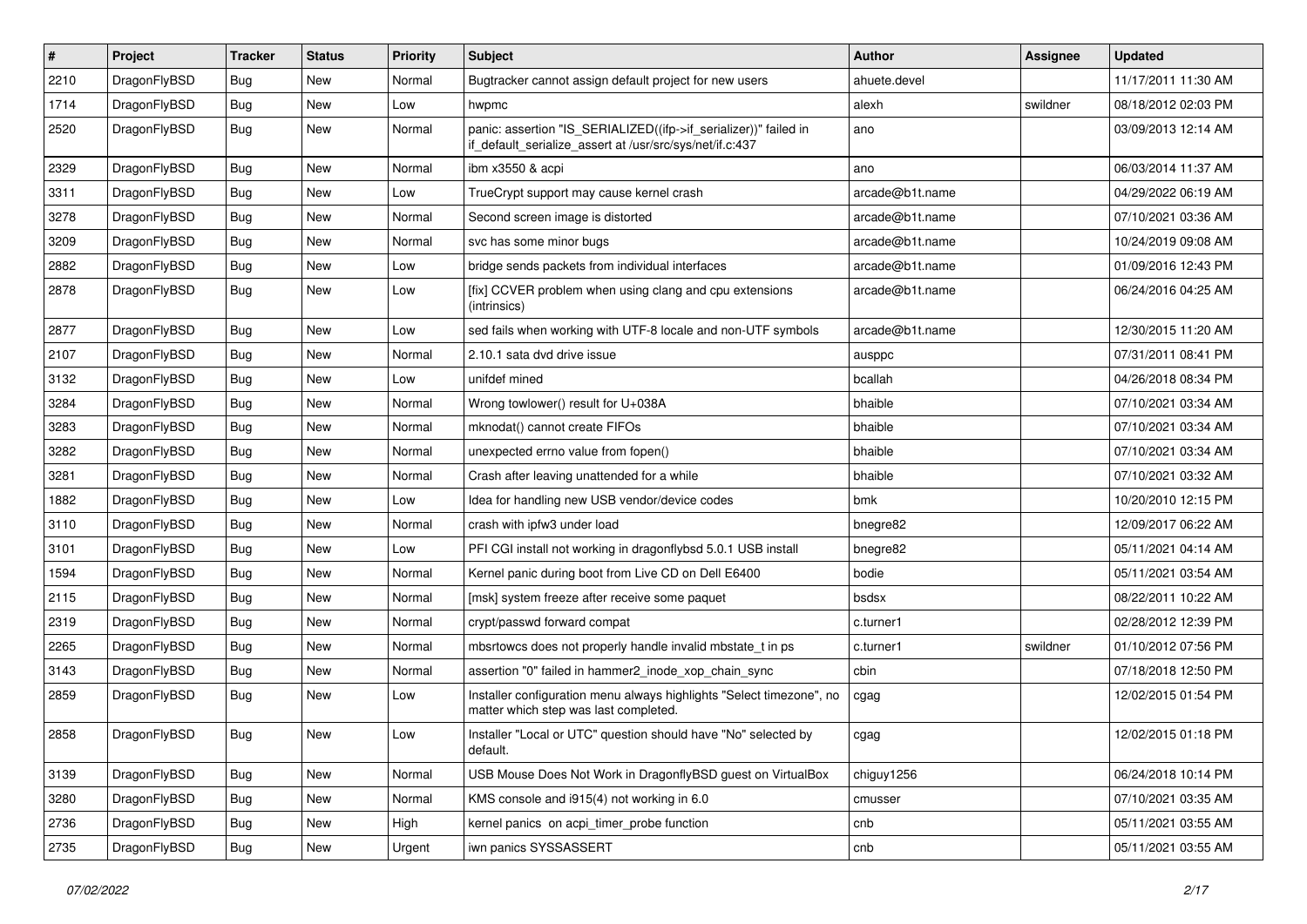| #    | Project      | <b>Tracker</b> | <b>Status</b> | <b>Priority</b> | <b>Subject</b>                                                                                   | Author        | Assignee | <b>Updated</b>      |
|------|--------------|----------------|---------------|-----------------|--------------------------------------------------------------------------------------------------|---------------|----------|---------------------|
| 1556 | DragonFlyBSD | <b>Bug</b>     | <b>New</b>    | Normal          | many processes stuck in "hmrrcm", system unusable                                                | corecode      | tuxillo  | 05/11/2021 03:52 AM |
| 1538 | DragonFlyBSD | Bug            | <b>New</b>    | Low             | mountroot should probe file systems                                                              | corecode      | alexh    | 11/24/2010 06:35 PM |
| 1474 | DragonFlyBSD | <b>Bug</b>     | New           | Normal          | ithread 1 unexpectedly rescheduled                                                               | corecode      | tuxillo  | 05/11/2021 03:52 AM |
| 1442 | DragonFlyBSD | Bug            | New           | Normal          | blocking SIGSEGV and triggering a segment violation produces an<br>all CPU consuming process     | corecode      | tuxillo  | 05/11/2021 03:52 AM |
| 1440 | DragonFlyBSD | Bug            | New           | Normal          | ptrace/gdb doesn't work after process blocks SIGTRAP                                             | corecode      | tuxillo  | 05/11/2021 03:52 AM |
| 1198 | DragonFlyBSD | Bug            | <b>New</b>    | High            | DDB loops panic in db read bytes                                                                 | corecode      | tuxillo  | 05/11/2021 03:51 AM |
| 731  | DragonFlyBSD | <b>Bug</b>     | New           | Normal          | system freeze on "slice too large"                                                               | corecode      | tuxillo  | 06/25/2022 04:01 AM |
| 341  | DragonFlyBSD | <b>Bug</b>     | <b>New</b>    | Normal          | Vinum erroneously repors devices as busy                                                         | corecode      | swildner | 01/21/2012 04:50 AM |
| 2687 | DragonFlyBSD | <b>Bug</b>     | <b>New</b>    | Normal          | natacontrol software RAID in installer                                                           | csmelosky     |          | 06/22/2014 12:03 PM |
| 3243 | DragonFlyBSD | Bug            | <b>New</b>    | Normal          | SMART status not reported properly for SSD disks                                                 | daftaupe      |          | 09/09/2020 11:03 PM |
| 3227 | DragonFlyBSD | Submit         | New           | Normal          | Add HAMMER2 instructions in the installation medium README                                       | daftaupe      |          | 03/26/2020 03:34 PM |
| 2994 | DragonFlyBSD | <b>Bug</b>     | New           | Normal          | Intermittent boot hangs after git: hammer - HAMMER Version 7                                     | davshao       |          | 03/30/2017 02:06 PM |
| 2835 | DragonFlyBSD | Bug            | New           | Normal          | /usr/include/c++/5.0/bits/c++locale.h likes<br>POSIX C_SOURCE>=200809                            | davshao       |          | 11/18/2015 03:40 AM |
| 2688 | DragonFlyBSD | <b>Bug</b>     | New           | Normal          | 67613368bdda7 Fix wrong checks for U4B presence Asrock Z77M<br>difficulty detecting USB keyboard | davshao       |          | 06/28/2014 07:08 PM |
| 2652 | DragonFlyBSD | Bug            | New           | Normal          | 189a0ff3761b47  ix: Implement MSI-X support locks up Lenovo<br>S10 Intel Atom n270               | davshao       |          | 05/14/2014 01:55 AM |
| 3076 | DragonFlyBSD | Bug            | <b>New</b>    | Normal          | sys/dev/netif/ig_hal/e1000_ich8lan.c:1594: sanity checking mixup?                                | dcb           |          | 10/11/2017 01:58 AM |
| 3025 | DragonFlyBSD | Bug            | <b>New</b>    | Normal          | sys/dev/powermng/powernow/powernow.c:284: bad comparison?                                        | dcb           |          | 09/23/2017 07:45 AM |
| 3024 | DragonFlyBSD | <b>Bug</b>     | New           | Low             | sys/dev/netif/wi/if wi.c:1090]: (style) Redundant condition                                      | dcb           |          | 04/11/2017 11:56 AM |
| 3022 | DragonFlyBSD | Bug            | <b>New</b>    | Normal          | sys/dev/netif/ath/ath/if ath.c:2142: strange bitmask?                                            | dcb           |          | 04/11/2017 11:49 AM |
| 3018 | DragonFlyBSD | <b>Bug</b>     | New           | Normal          | sys/bus/u4b/wlan/if run.c:5464]: (style) Redundant condition                                     | dcb           |          | 04/11/2017 11:26 AM |
| 2790 | DragonFlyBSD | Submit         | New           | Low             | filedesc softrefs increment code factoring                                                       | dclink        |          | 02/21/2015 04:00 AM |
| 3154 | DragonFlyBSD | Submit         | <b>New</b>    | Normal          | Update serial handling in bootloader                                                             | ddegroot      | dillon   | 11/06/2018 11:21 PM |
| 3147 | DragonFlyBSD | Submit         | New           | Normal          | Enable headless installation                                                                     | ddegroot      |          | 10/09/2018 01:25 PM |
| 2708 | DragonFlyBSD | Bug            | <b>New</b>    | Normal          | unable to send TCP nor UDP on age(4) interface                                                   | dermiste      |          | 05/11/2021 03:54 AM |
| 1774 | DragonFlyBSD | <b>Bug</b>     | New           | Normal          | New IP header cleanup branch available for testing                                               | dillon        |          | 05/15/2022 10:59 AM |
| 3117 | DragonFlyBSD | <b>Bug</b>     | New           | Normal          | Problem with colours if "intel" video-driver used                                                | dpostolov     |          | 01/07/2018 11:35 PM |
| 3116 | DragonFlyBSD | Bug            | New           | Normal          | da0 detects on very big volume if to _remove_ usb install stick and<br>reboot on Intel NUC5PPYH  | dpostolov     |          | 01/07/2018 09:40 PM |
| 1877 | DragonFlyBSD | Bug            | New           | Normal          | Freeze during 1st hammer cleanup after new install                                               | elekktretterr |          | 05/15/2022 11:43 AM |
| 1634 | DragonFlyBSD | Bug            | New           | Normal          | panic: spin_lock: 0xe4ad1320, indefinitive wait!                                                 | elekktretterr |          | 01/19/2015 03:21 AM |
| 1463 | DragonFlyBSD | Bug            | New           | Normal          | Mountroot before drives are initialized                                                          | elekktretterr |          | 12/07/2010 01:30 PM |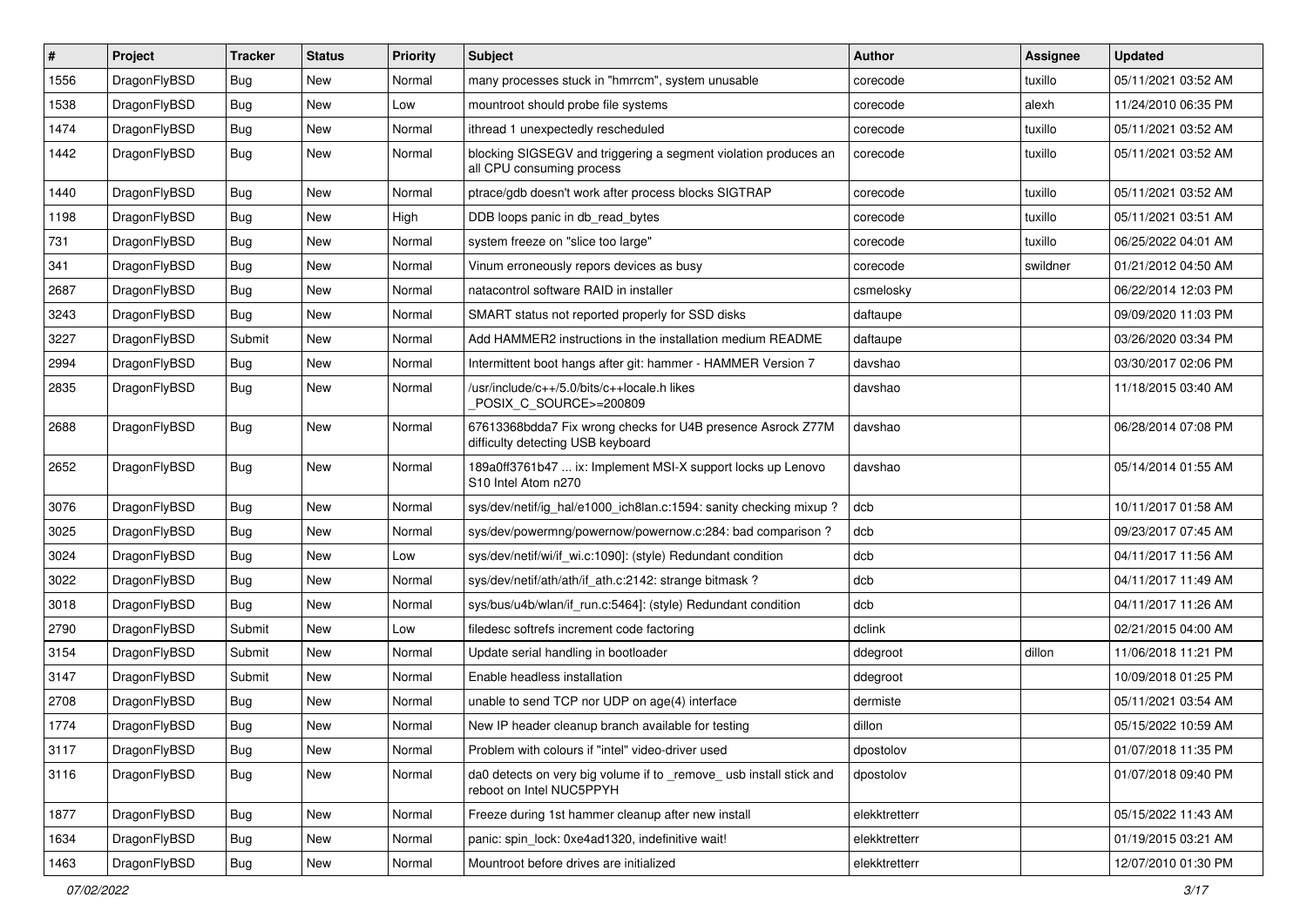| $\sharp$ | Project      | <b>Tracker</b> | <b>Status</b> | <b>Priority</b> | Subject                                                                                                    | Author        | Assignee  | <b>Updated</b>      |
|----------|--------------|----------------|---------------|-----------------|------------------------------------------------------------------------------------------------------------|---------------|-----------|---------------------|
| 1194     | DragonFlyBSD | <b>Bug</b>     | New           | Normal          | SCSI errors while trying to copy photos from my camera                                                     | elekktretterr |           | 01/14/2015 04:39 PM |
| 2254     | DragonFlyBSD | Bug            | New           | Normal          | panic: assertion "ref < &td->td_toks_end" failed in lwkt_gettoken at<br>/usr/src/sys/kern/lwkt_token.c:588 | eocallaghan   |           | 12/05/2011 10:21 PM |
| 2164     | DragonFlyBSD | Bug            | <b>New</b>    | Normal          | panic on reboot from usb.                                                                                  | eocallaghan   |           | 10/27/2011 09:29 AM |
| 2161     | DragonFlyBSD | Bug            | <b>New</b>    | Normal          | Outdated xorg.conf file gets installed into etc and screws up mouse                                        | eocallaghan   |           | 10/27/2011 01:51 PM |
| 2158     | DragonFlyBSD | <b>Bug</b>     | New           | Normal          | iwn panics with assertion on boot.                                                                         | eocallaghan   |           | 10/24/2011 04:13 PM |
| 1947     | DragonFlyBSD | <b>Bug</b>     | New           | Low             | GA-880GM-UD2H (rev. 1.3) AHCI fails to detect disks at the end of<br>the RAID controller                   | eocallaghan   |           | 11/27/2021 08:46 AM |
| 2544     | DragonFlyBSD | Bug            | New           | Normal          | live DVD system boot (menu option 1) caused db> prompt on<br>PE1950                                        | estrabd       |           | 05/11/2021 03:54 AM |
| 3276     | DragonFlyBSD | Submit         | <b>New</b>    | Normal          | Add option controlling whether gpt expand expands the last partition<br>(needs testing)                    | falsifian     |           | 07/10/2021 03:35 AM |
| 2075     | DragonFlyBSD | Bug            | New           | Normal          | pflogd on x86_64                                                                                           | fanch         |           | 05/16/2011 04:04 PM |
| 2657     | DragonFlyBSD | <b>Bug</b>     | New           | High            | Needs acl to migrate our servers                                                                           | ferney        |           | 03/31/2014 11:37 AM |
| 2569     | DragonFlyBSD | Bug            | New           | Normal          | ctime NFS                                                                                                  | ferney        |           | 08/11/2013 04:35 AM |
| 1899     | DragonFlyBSD | <b>Bug</b>     | New           | Normal          | Keyboard doesn't work                                                                                      | fransm        |           | 05/15/2022 03:32 PM |
| 2803     | DragonFlyBSD | Bug            | <b>New</b>    | Normal          | HAMMER: Warning: UNDO area too small!                                                                      | ftigeot       |           | 03/11/2015 03:42 PM |
| 2674     | DragonFlyBSD | Bug            | New           | Normal          | <b>GPT Support</b>                                                                                         | ftigeot       |           | 12/28/2015 02:54 PM |
| 2619     | DragonFlyBSD | Bug            | <b>New</b>    | Normal          | DragonFly 3.6 can't be installed on a 6TB volume                                                           | ftigeot       |           | 02/23/2014 11:55 PM |
| 2535     | DragonFlyBSD | Bug            | New           | Normal          | Imap processes apparentlt blocked on disk I/O                                                              | ftigeot       |           | 04/02/2013 09:31 AM |
| 2416     | DragonFlyBSD | Bug            | <b>New</b>    | Normal          | ".' entry can be removed on mounted nfs filesystem                                                         | ftigeot       | tuxillo   | 06/03/2014 04:40 AM |
| 2403     | DragonFlyBSD | Bug            | <b>New</b>    | Low             | newfs - E doesn't handle /dev/serno device names properly                                                  | ftigeot       |           | 08/17/2012 05:07 AM |
| 2122     | DragonFlyBSD | Submit         | New           | Normal          | [Review] Fixes to the VFS layer                                                                            | ftigeot       |           | 05/31/2022 03:25 PM |
| 2051     | DragonFlyBSD | Bug            | New           | Normal          | No ipv6 lan route entry created on 2.10                                                                    | ftigeot       |           | 04/21/2011 10:37 AM |
| 1923     | DragonFlyBSD | Bug            | New           | Normal          | Abysmal NFS performance with IPv6                                                                          | ftigeot       |           | 12/05/2010 09:34 PM |
| 1826     | DragonFlyBSD | Bug            | <b>New</b>    | Normal          | panic during boot: assertion so->so_port  in tcp_input                                                     | ftigeot       |           | 05/15/2022 11:05 AM |
| 1818     | DragonFlyBSD | Bug            | New           | Normal          | panic: Bad tailq NEXT (kqueue issue ?)                                                                     | ftigeot       |           | 05/15/2022 11:40 AM |
| 2577     | DragonFlyBSD | Bug            | <b>New</b>    | Normal          | virtio-blk iops performance is cpu limited on high end devices                                             | gjs278        | vsrinivas | 08/01/2013 02:28 PM |
| 3165     | DragonFlyBSD | Bug            | New           | Normal          | Looping at boot time                                                                                       | gop           |           | 12/28/2018 01:04 PM |
| 2095     | DragonFlyBSD | <b>Bug</b>     | New           | Low             | Running installer post-install: Unsupported DFUI transport "                                               | greenrd       |           | 06/26/2011 09:20 AM |
| 2094     | DragonFlyBSD | <b>Bug</b>     | <b>New</b>    | Normal          | Segfault when gdb printing backtrace from core dump                                                        | greenrd       |           | 06/25/2011 04:14 PM |
| 1532     | DragonFlyBSD | <b>Bug</b>     | New           | Low             | jemalloc doesn't work on DragonFly                                                                         | hasso         | sjg       | 08/02/2011 01:14 AM |
| 1525     | DragonFlyBSD | <b>Bug</b>     | New           | Normal          | boehm-gc problems                                                                                          | hasso         |           | 10/13/2012 07:13 PM |
| 1430     | DragonFlyBSD | <b>Bug</b>     | New           | Normal          | Buggy w(1)?                                                                                                | hasso         | alexh     | 11/24/2010 08:09 AM |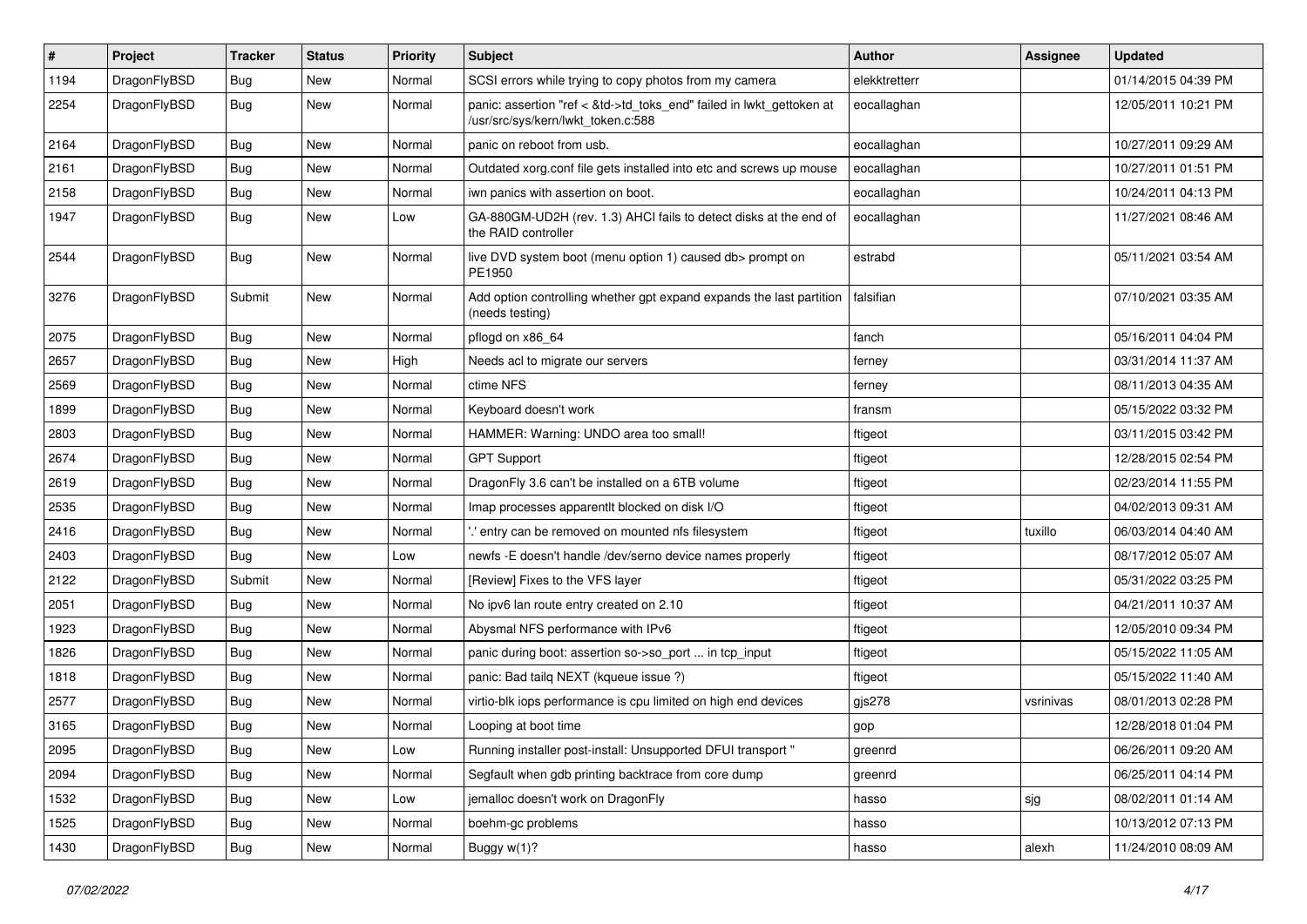| $\sharp$ | Project      | <b>Tracker</b> | <b>Status</b> | <b>Priority</b> | Subject                                                                                                    | Author          | Assignee  | <b>Updated</b>      |
|----------|--------------|----------------|---------------|-----------------|------------------------------------------------------------------------------------------------------------|-----------------|-----------|---------------------|
| 1313     | DragonFlyBSD | Bug            | New           | Low             | Signal code in kernel needs major overhaul (signal queues,<br>si code, si addr)                            | hasso           |           | 05/11/2021 04:00 AM |
| 2680     | DragonFlyBSD | Bug            | New           | Low             | boot0cfg update makes box unbootable                                                                       | herrgard        |           | 06/10/2014 06:02 AM |
| 2125     | DragonFlyBSD | <b>Bug</b>     | New           | Normal          | Weird garbage in dmesg                                                                                     | herrgard        |           | 08/30/2011 08:04 PM |
| 2045     | DragonFlyBSD | <b>Bug</b>     | New           | Normal          | ral(4): Fatal trap 12: page fault while in kernel mode (two panics)                                        | herrgard        |           | 11/03/2011 05:34 PM |
| 1982     | DragonFlyBSD | <b>Bug</b>     | New           | Low             | There is no linuxulator on x86-64                                                                          | herrgard        |           | 05/31/2022 02:25 PM |
| 3206     | DragonFlyBSD | Submit         | New           | Normal          | update psm/kbd to FreeBSD 12.0 code                                                                        | htse            |           | 10/05/2019 03:49 PM |
| 3201     | DragonFlyBSD | Submit         | New           | Normal          | Fixes make search display                                                                                  | htse            |           | 08/20/2021 04:02 PM |
| 3189     | DragonFlyBSD | Bug            | New           | Normal          | Allow DragonFly Mail Agent to accept an alternate config via<br>command line switch                        | iang            |           | 08/16/2021 12:42 AM |
| 3029     | DragonFlyBSD | Bug            | <b>New</b>    | Normal          | Running DflyBSD 4.8 on FreeBSD bhyve as a guest                                                            | iron            |           | 05/13/2022 04:33 AM |
| 2746     | DragonFlyBSD | <b>Bug</b>     | New           | Normal          | some fraction of xterms started from the xmonad window manager<br>get killed with SIGALRM                  | isenmann        | profmakx  | 12/28/2014 02:51 AM |
| 2604     | DragonFlyBSD | Bug            | New           | Normal          | dell laptop does not boot with LATEST                                                                      | isenmann        |           | 11/20/2013 02:07 AM |
| 2825     | DragonFlyBSD | <b>Bug</b>     | New           | High            | 3x dhclient = hanging system (objcache exhausted)                                                          | jaccovonb       | sepherosa | 05/11/2021 03:55 AM |
| 3134     | DragonFlyBSD | <b>Bug</b>     | <b>New</b>    | Normal          | RFC 3021 (/31 networks) appear to be unsupported                                                           | jailbird        |           | 05/16/2018 11:03 PM |
| 2369     | DragonFlyBSD | <b>Bug</b>     | New           | Normal          | panic: Bad link elm 0xffffffe07edf6068 next->prev != elm                                                   | jaydg           |           | 08/15/2012 03:04 AM |
| 2308     | DragonFlyBSD | Bug            | New           | Normal          | System freeze when unloading snd_hda                                                                       | jaydg           |           | 02/19/2012 07:15 AM |
| 2890     | DragonFlyBSD | <b>Bug</b>     | New           | Normal          | not able to boot usb installer on Toshiba Chromebook 2                                                     | johnnywhishbone |           | 02/22/2016 03:42 AM |
| 2712     | DragonFlyBSD | <b>Bug</b>     | New           | Normal          | connect(2) returns EINVAL when retrying after ECONNREFUSED                                                 | jorisgio        |           | 08/14/2014 05:31 PM |
| 2568     | DragonFlyBSD | <b>Bug</b>     | New           | Normal          | AHCI panic                                                                                                 | josepht         |           | 06/07/2013 05:52 PM |
| 2245     | DragonFlyBSD | <b>Bug</b>     | New           | Normal          | panic: assertion "ref < &td->td_toks_end" failed in lwkt_gettoken at<br>/usr/src/sys/kern/lwkt token.c:588 | juanfra684      |           | 11/22/2011 07:41 PM |
| 2153     | DragonFlyBSD | <b>Bug</b>     | New           | Normal          | Too many unuseful warnings at boot                                                                         | juanfra684      |           | 10/18/2011 10:16 PM |
| 3228     | DragonFlyBSD | <b>Bug</b>     | New           | Low             | pfi kif unref: state refcount $\leq$ 0 in dmesg                                                            | justin          |           | 03/05/2021 06:39 AM |
| 2444     | DragonFlyBSD | Bug            | New           | Normal          | Crash during Hammer overnight cleanup                                                                      | justin          |           | 11/04/2012 07:58 AM |
| 2645     | DragonFlyBSD | <b>Bug</b>     | New           | Normal          | panic with dsched fq and ioprio                                                                            | jyoung15        |           | 02/20/2014 07:29 AM |
| 2529     | DragonFlyBSD | <b>Bug</b>     | <b>New</b>    | Low             | Sundance network adapter is not detected and attached                                                      | kworr           |           | 03/25/2013 02:29 AM |
| 2421     | DragonFlyBSD | <b>Bug</b>     | New           | High            | Kernel panic: vm_fault: page 0xc0f70000 not busy!                                                          | lentferj        |           | 10/03/2012 08:16 AM |
| 1939     | DragonFlyBSD | <b>Bug</b>     | New           | Normal          | Panic on nightly build and stress test box                                                                 | lentferj        |           | 12/18/2010 08:41 AM |
| 1916     | DragonFlyBSD | <b>Bug</b>     | <b>New</b>    | Normal          | Constant crashes on x86_64 with UFS                                                                        | lentferj        |           | 11/21/2010 07:40 PM |
| 2892     | DragonFlyBSD | <b>Bug</b>     | New           | Normal          | swap_pager:indefinite wait bufferf error                                                                   | <b>Ihmwzy</b>   |           | 02/21/2016 10:32 PM |
| 2917     | DragonFlyBSD | <b>Bug</b>     | New           | Normal          | da8: reading primary partition table: error accessing offset<br>000000000000 for 512                       | liweitianux     |           | 05/11/2021 08:43 PM |
| 2565     | DragonFlyBSD | Bug            | New           | Normal          | "ifconfig ix0 up" panic                                                                                    | Itpig402a       |           | 06/03/2013 05:46 AM |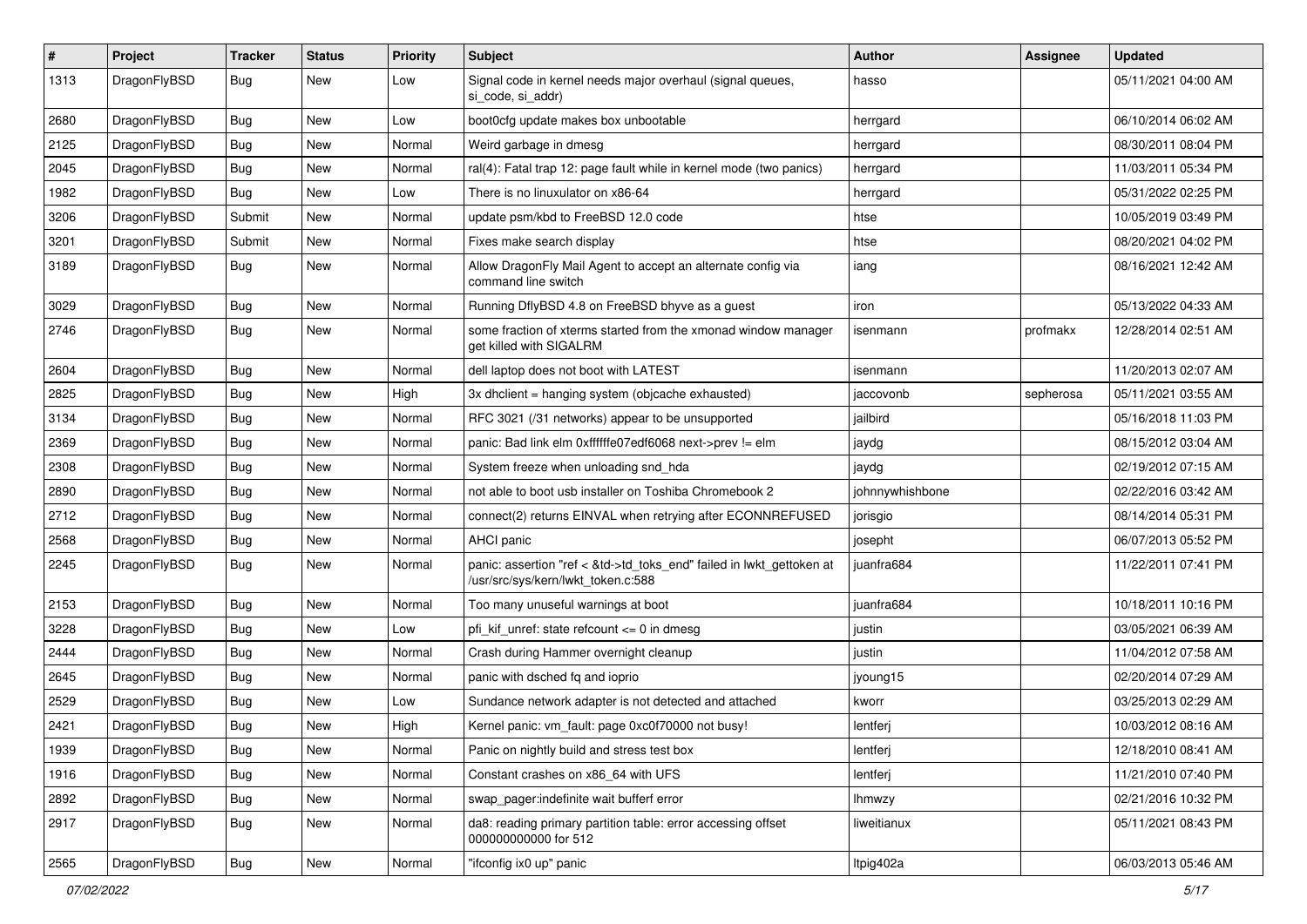| $\pmb{\#}$ | Project      | <b>Tracker</b> | <b>Status</b> | <b>Priority</b> | Subject                                                                                                 | <b>Author</b>          | Assignee  | <b>Updated</b>      |
|------------|--------------|----------------|---------------|-----------------|---------------------------------------------------------------------------------------------------------|------------------------|-----------|---------------------|
| 2434       | DragonFlyBSD | Bug            | <b>New</b>    | Normal          | BTX Halted - Boot fails on USB/GUI                                                                      | lucmv                  |           | 10/17/2012 08:12 PM |
| 2808       | DragonFlyBSD | Bug            | <b>New</b>    | Normal          | X freeze by switching between X and VT - results in black screen                                        | lukesky333             |           | 05/11/2021 03:55 AM |
| 2531       | DragonFlyBSD | Bug            | <b>New</b>    | Normal          | camcontrol fails to disable APM                                                                         | m.lombardi85           |           | 03/23/2013 12:28 PM |
| 2370       | DragonFlyBSD | Bug            | <b>New</b>    | Normal          | panic: ffs_valloc: dup alloc                                                                            | marino                 | vsrinivas | 02/01/2013 09:28 AM |
| 2167       | DragonFlyBSD | Bug            | <b>New</b>    | Normal          | shutdown/reboot fails after uptime msg                                                                  | marino                 |           | 11/28/2011 03:01 AM |
| 2092       | DragonFlyBSD | Bug            | New           | Normal          | Panic: Bad link elm 0x next->prev != elm                                                                | masterblaster          | dillon    | 12/04/2011 12:49 PM |
| 3035       | DragonFlyBSD | Bug            | <b>New</b>    | Normal          | panic: assertion "cpu >= 0 && cpu < ncpus" failed in netisr_cpuport<br>at /usr/src/sys/net/netisr2.h:87 | masu                   |           | 05/11/2017 01:24 AM |
| 2809       | DragonFlyBSD | Bug            | <b>New</b>    | Normal          | hammer mirror-stream                                                                                    | masu                   |           | 04/10/2015 12:33 AM |
| 2067       | DragonFlyBSD | Bug            | <b>New</b>    | Normal          | sound/pcm: "play interrupt timeout, channel dead"                                                       | matthiasr              |           | 05/11/2021 03:55 AM |
| 2598       | DragonFlyBSD | Bug            | <b>New</b>    | Normal          | i386 via USB Booting                                                                                    | mbzadegan              |           | 10/21/2013 02:28 AM |
| 1293       | DragonFlyBSD | Bug            | <b>New</b>    | Normal          | 2.2.1-REL Installer Request                                                                             | mk                     | tuxillo   | 05/11/2021 04:00 AM |
| 3235       | DragonFlyBSD | Bug            | <b>New</b>    | Normal          | Kernel panic in devfs vnops.c                                                                           | mneumann               |           | 04/28/2020 07:00 AM |
| 3222       | DragonFlyBSD | Bug            | <b>New</b>    | Normal          | gcc - undefined reference to '__atomic_load' (missing libatomic?)                                       | mneumann               |           | 02/08/2020 02:45 AM |
| 2972       | DragonFlyBSD | Bug            | <b>New</b>    | Normal          | ipfw3 "deny to me" does not work correctly                                                              | mneumann               |           | 12/27/2016 12:11 PM |
| 2881       | DragonFlyBSD | Bug            | New           | Normal          | Pulseaudio hangs/resets system when starting X11                                                        | mneumann               |           | 01/09/2016 03:08 AM |
| 2788       | DragonFlyBSD | Bug            | New           | Normal          | ioctl GSLICEINFO: Not working for vnode slice                                                           | mneumann               |           | 02/12/2015 07:49 AM |
| 3218       | DragonFlyBSD | Bug            | <b>New</b>    | Normal          | Kernel panics are not sent to comconsole when booted over EFI                                           | mqudsi                 |           | 12/02/2019 08:52 PM |
| 679        | DragonFlyBSD | Bug            | <b>New</b>    | Low             | Netgraph backward compatibility for old *LEN constants                                                  | nant                   | nant      | 02/18/2014 05:45 AM |
| 2104       | DragonFlyBSD | Bug            | <b>New</b>    | Normal          | network configuration seg. fault on install CD                                                          | navratil               |           | 07/26/2011 07:55 AM |
| 2098       | DragonFlyBSD | Submit         | New           | Normal          | [PATCH] correct ath man page example<br>(/usr/src/share/man/man4/ath.4)                                 | nobody                 |           | 11/15/2011 12:27 AM |
| 3215       | DragonFlyBSD | Bug            | <b>New</b>    | Normal          | Hang in tcdrain(3) after write(3)                                                                       | noloader               |           | 11/25/2019 03:08 PM |
| 2622       | DragonFlyBSD | Bug            | <b>New</b>    | Normal          | VAIO FIT15E fn keys support                                                                             | nonsolosoft            |           | 12/31/2013 01:31 AM |
| 2621       | DragonFlyBSD | Bug            | New           | Normal          | core dump using cdrom                                                                                   | nonsolosoft            |           | 12/27/2013 12:43 AM |
| 2412       | DragonFlyBSD | Bug            | <b>New</b>    | Normal          | wlan0 fails to get address via dhclient                                                                 | nonsolosoft            |           | 08/30/2012 05:55 AM |
| 2182       | DragonFlyBSD | Bug            | New           | Normal          | if_msk PHY FIFO underrun/overflow                                                                       | nonsolosoft            |           | 09/03/2012 06:39 AM |
| 1193       | DragonFlyBSD | Bug            | <b>New</b>    | Normal          | kernel doesn't recognize cdrom drive                                                                    | nonsolosoft            |           | 01/25/2014 09:11 PM |
| 3052       | DragonFlyBSD | <b>Bug</b>     | <b>New</b>    | Normal          | panic DragonFly v4.8.1-RELEASE by mounting a malformed NTFS<br>image [64.000]                           | open.source@ribose.com |           | 08/14/2017 03:22 AM |
| 3051       | DragonFlyBSD | <b>Bug</b>     | New           | Normal          | panic DragonFly v4.8.1-RELEASE by mounting a malformed NTFS<br>image [12.000]                           | open.source@ribose.com |           | 08/14/2017 03:20 AM |
| 3049       | DragonFlyBSD | <b>Bug</b>     | New           | Normal          | panic DragonFly v4.8.1-RELEASE by mounting a malformed<br>msdosfs image [12.128]                        | open.source@ribose.com |           | 08/14/2017 02:53 AM |
| 2802       | DragonFlyBSD | Bug            | New           | Normal          | USB Wifi urtwn0 crash from cd boot                                                                      | opvalues               |           | 03/10/2015 01:07 AM |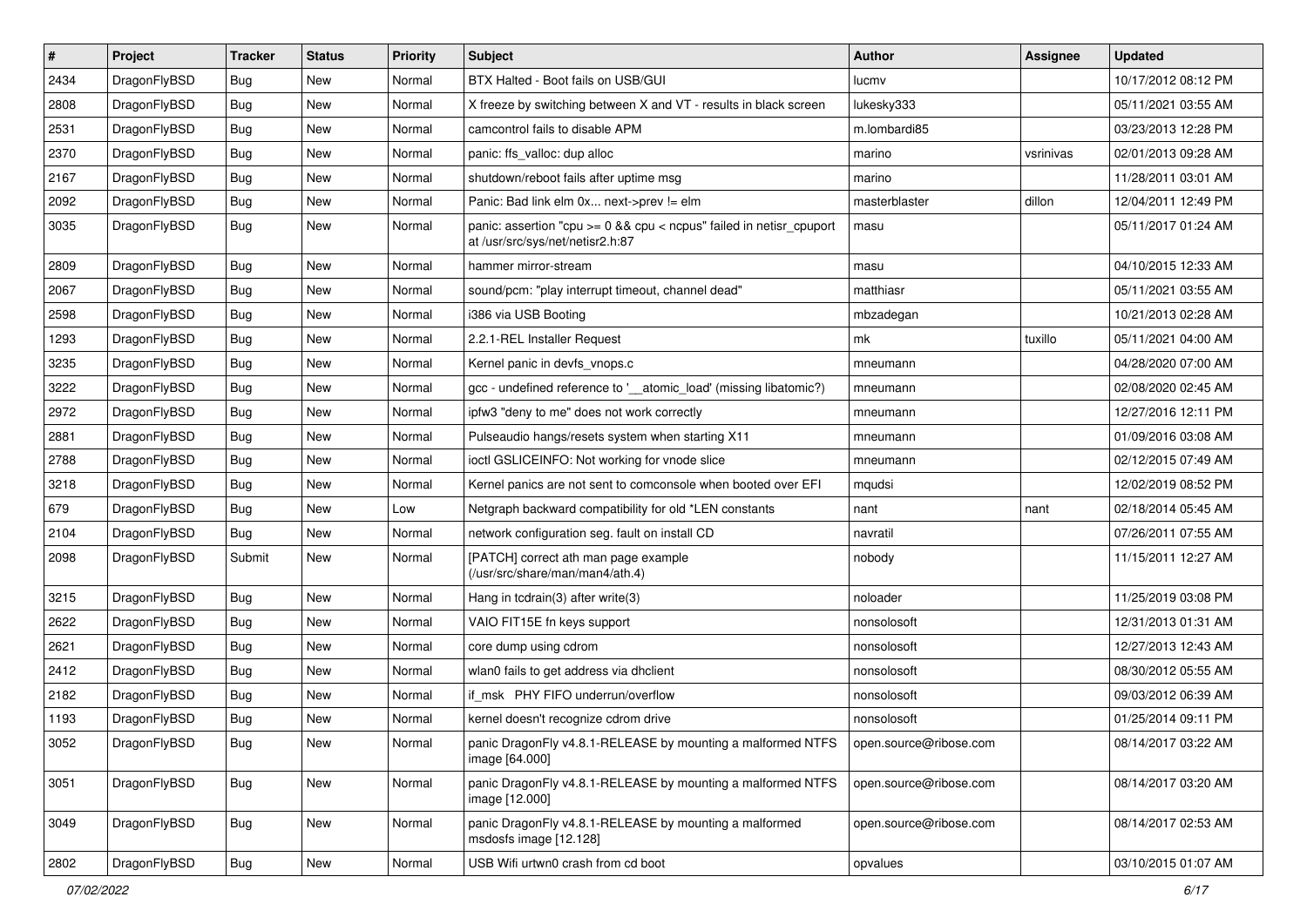| $\vert$ # | Project      | <b>Tracker</b> | <b>Status</b> | <b>Priority</b> | Subject                                                                                                        | <b>Author</b> | Assignee | <b>Updated</b>      |
|-----------|--------------|----------------|---------------|-----------------|----------------------------------------------------------------------------------------------------------------|---------------|----------|---------------------|
| 2799      | DragonFlyBSD | Bug            | <b>New</b>    | Normal          | Fatal trap 12 caused by moused(8) -p /dev/cual0                                                                | opvalues      |          | 03/04/2015 11:01 PM |
| 3107      | DragonFlyBSD | <b>Bug</b>     | <b>New</b>    | Low             | ACPI interrupt storm when loading i915 on Lenovo T460                                                          | oyvinht       |          | 07/15/2020 07:01 AM |
| 2874      | DragonFlyBSD | <b>Bug</b>     | <b>New</b>    | Normal          | make world DESTDIR=/emptydir fails                                                                             | pascii        |          | 12/25/2015 07:04 AM |
| 2117      | DragonFlyBSD | <b>Bug</b>     | New           | High            | ACPI and/or bce(4) problem with 2.11.0.673.g0d557 on HP DL380<br>G6                                            | pauska        |          | 08/22/2011 10:15 AM |
| 2898      | DragonFlyBSD | Bug            | New           | Normal          | HAMMER panic                                                                                                   | pavalos       |          | 11/03/2018 07:05 AM |
| 2526      | DragonFlyBSD | Bug            | <b>New</b>    | Normal          | hammer cleanup doesn't run on first day of DST                                                                 | pavalos       |          | 10/18/2016 05:28 PM |
| 2248      | DragonFlyBSD | <b>Bug</b>     | New           | Normal          | sysctl panic                                                                                                   | pavalos       |          | 11/23/2011 06:23 PM |
| 2199      | DragonFlyBSD | Bug            | <b>New</b>    | Normal          | screen segfaults if utmpx isn't present                                                                        | pavalos       |          | 11/15/2011 10:52 PM |
| 2099      | DragonFlyBSD | Bug            | <b>New</b>    | Normal          | page fault panic in vm system                                                                                  | pavalos       |          | 07/10/2011 08:51 AM |
| 2048      | DragonFlyBSD | <b>Bug</b>     | <b>New</b>    | Normal          | panic: ffs_sync: rofs mod                                                                                      | pavalos       |          | 04/12/2011 05:45 AM |
| 2008      | DragonFlyBSD | Bug            | <b>New</b>    | Normal          | lwkt setcpu remote: td->td flags 00800621 console flood                                                        | pavalos       |          | 03/06/2011 09:37 PM |
| 1969      | DragonFlyBSD | <b>Bug</b>     | New           | Normal          | pf-related network problem                                                                                     | pavalos       | lentferj | 02/01/2011 06:57 PM |
| 1949      | DragonFlyBSD | Bug            | New           | Normal          | iwn panic                                                                                                      | pavalos       |          | 01/30/2011 03:21 AM |
| 1946      | DragonFlyBSD | Bug            | <b>New</b>    | Normal          | ieee80211 panic                                                                                                | pavalos       | josepht  | 01/27/2011 06:00 PM |
| 1769      | DragonFlyBSD | Bug            | New           | Normal          | panic: assertion: _tp->tt_msg->tt_cpuid == mycpuid in<br>tcp_callout_active                                    | pavalos       | sjg      | 05/15/2022 11:07 AM |
| 599       | DragonFlyBSD | <b>Bug</b>     | <b>New</b>    | Urgent          | 1.9.0 reproducable panic                                                                                       | pavalos       |          | 12/22/2010 01:08 AM |
| 3226      | DragonFlyBSD | <b>Bug</b>     | <b>New</b>    | Normal          | Xorg freezes in vm: thread stuck in "objtrm1"                                                                  | peeter        |          | 04/08/2020 02:10 AM |
| 2970      | DragonFlyBSD | Bug            | New           | Normal          | kernel 4.7: "Is -I" causes panic on UDF filesystem: "bgetvp -<br>overlapping buffer"                           | peeter        |          | 12/21/2016 02:46 AM |
| 1943      | DragonFlyBSD | <b>Bug</b>     | <b>New</b>    | Normal          | hammer assertion panic                                                                                         | peter         |          | 12/27/2010 12:45 AM |
| 1990      | DragonFlyBSD | Bug            | <b>New</b>    | Normal          | /mnt too large to mount                                                                                        | peur.neu      |          | 02/16/2011 11:24 PM |
| 1951      | DragonFlyBSD | <b>Bug</b>     | <b>New</b>    | Normal          | dma_timeouts at phyaddr on a good hdd                                                                          | peur.neu      |          | 01/04/2011 07:12 AM |
| 3247      | DragonFlyBSD | <b>Bug</b>     | <b>New</b>    | Normal          | Kernel panic doing nothing much                                                                                | phma          |          | 09/12/2020 11:40 PM |
| 2816      | DragonFlyBSD | Bug            | <b>New</b>    | Normal          | A multitasking process being debugged can get stuck                                                            | phma          |          | 05/19/2015 03:57 AM |
| 2611      | DragonFlyBSD | <b>Bug</b>     | New           | Normal          | Change in IP address results in network not working                                                            | phma          |          | 12/05/2013 07:55 PM |
| 2557      | DragonFlyBSD | <b>Bug</b>     | <b>New</b>    | Normal          | stock 3.4.1 kernel halts during booting if dm and dm_target_crypt<br>are loaded and RAID controller is present | phma          |          | 05/12/2013 10:38 PM |
| 2552      | DragonFlyBSD | <b>Bug</b>     | New           | Low             | hammer recovery should indicate progress                                                                       | phma          |          | 05/03/2013 12:13 AM |
| 2547      | DragonFlyBSD | <b>Bug</b>     | New           | High            | crashed while doing a dry run of pkg_rolling-replace                                                           | phma          |          | 04/18/2013 10:40 PM |
| 2389      | DragonFlyBSD | <b>Bug</b>     | New           | Normal          | computer crashed while listing processes                                                                       | phma          |          | 06/18/2012 02:49 PM |
| 2387      | DragonFlyBSD | <b>Bug</b>     | New           | Normal          | hammer ignores -t during dedup                                                                                 | phma          |          | 06/17/2012 12:30 PM |
| 2331      | DragonFlyBSD | <b>Bug</b>     | New           | Normal          | reading mouse mode from unopen file descriptor hangs mouse<br>driver                                           | phma          |          | 03/14/2012 09:43 AM |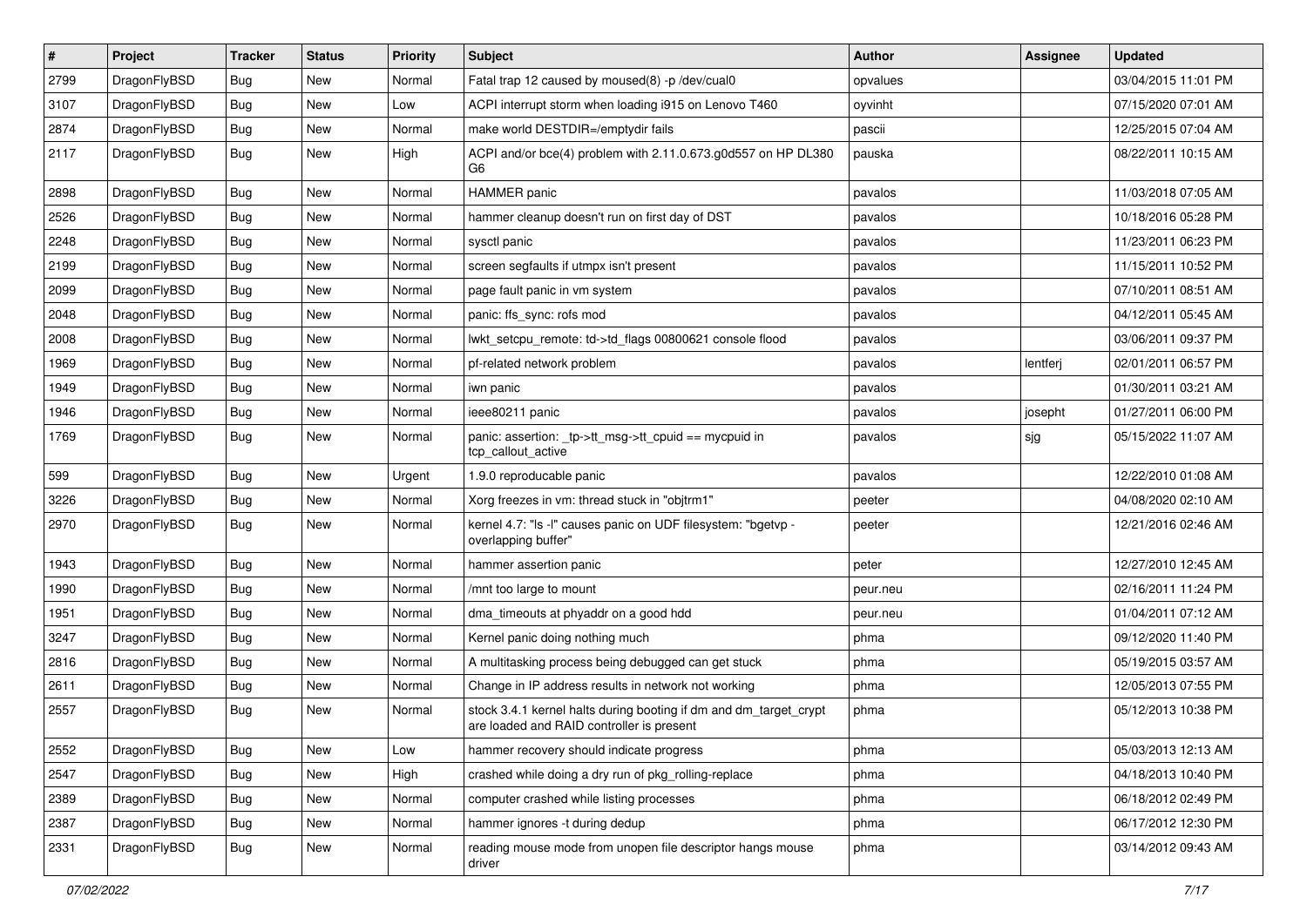| ∦    | <b>Project</b> | <b>Tracker</b> | <b>Status</b> | <b>Priority</b> | <b>Subject</b>                                                                                                                                           | Author       | Assignee | <b>Updated</b>      |
|------|----------------|----------------|---------------|-----------------|----------------------------------------------------------------------------------------------------------------------------------------------------------|--------------|----------|---------------------|
| 2311 | DragonFlyBSD   | Bug            | <b>New</b>    | Normal          | Xorg crash having something to do with drm                                                                                                               | phma         |          | 02/22/2012 09:59 AM |
| 2306 | DragonFlyBSD   | <b>Bug</b>     | <b>New</b>    | Normal          | a crash starts the kernel debugger in text mode, but just reboots in X                                                                                   | phma         |          | 02/11/2012 08:02 PM |
| 1559 | DragonFlyBSD   | Bug            | <b>New</b>    | Normal          | kernel trap                                                                                                                                              | phma         |          | 11/27/2021 08:43 AM |
| 3302 | DragonFlyBSD   | <b>Bug</b>     | <b>New</b>    | Normal          | Will not boot on System76 Lemur Pro (lemp10)                                                                                                             | piecuch      |          | 11/03/2021 10:21 AM |
| 3298 | DragonFlyBSD   | <b>Bug</b>     | <b>New</b>    | Normal          | Running "w" and having logged in via XDM through VNC, "w" prints<br>an extra error message                                                               | piecuch      |          | 10/25/2021 09:16 AM |
| 3239 | DragonFlyBSD   | <b>Bug</b>     | <b>New</b>    | Normal          | unable to SIGKILL glitched emacs                                                                                                                         | piecuch      |          | 05/26/2020 03:30 AM |
| 3238 | DragonFlyBSD   | Bug            | New           | Normal          | race conditions when printing from vkernel console                                                                                                       | piecuch      |          | 05/19/2020 02:50 PM |
| 2496 | DragonFlyBSD   | <b>Bug</b>     | <b>New</b>    | Normal          | NTFS malloc limit exceeded                                                                                                                               | plasmob      | tuxillo  | 02/19/2013 08:47 AM |
| 3245 | DragonFlyBSD   | Bug            | <b>New</b>    | Normal          | panic: free: guard1x fail, i915 load from loader.conf                                                                                                    | polachok     |          | 08/21/2020 10:36 AM |
| 1942 | DragonFlyBSD   | Bug            | <b>New</b>    | Normal          | locking against myself in getcacheblk()?                                                                                                                 | qhwt.dfly    |          | 05/31/2022 02:15 PM |
| 1917 | DragonFlyBSD   | Bug            | <b>New</b>    | Normal          | panic: assertion: (RB_EMPTY(&ip->rec_tree) && (ip->flags &<br>&& (ip->flags & HAMMER_INODE_XDIRTY) != 0) in<br>hammer_flush_inode_done                   | qhwt.dfly    |          | 11/24/2010 03:23 AM |
| 1876 | DragonFlyBSD   | Bug            | <b>New</b>    | Normal          | devfs in jail + logging out from console(ttyv1+) -> panic                                                                                                | qhwt.dfly    | tuxillo  | 05/31/2022 03:24 PM |
| 2371 | DragonFlyBSD   | <b>Bug</b>     | <b>New</b>    | Normal          | Timezone problem with America/Sao Paulo                                                                                                                  | raitech      |          | 05/17/2012 01:42 PM |
| 3313 | DragonFlyBSD   | <b>Bug</b>     | New           | Normal          | Can't boot from my live USB at all. The kernel loading process<br>hangs.                                                                                 | rempas       |          | 06/03/2022 12:16 AM |
| 2822 | DragonFlyBSD   | <b>Bug</b>     | <b>New</b>    | Normal          | USB 3.0 stick throws "reading primary partition table: error<br>accessing offset 000[] for 152" error, while the stick works on any<br>other OS I tested | revuwa       | profmakx | 06/29/2015 05:56 AM |
| 2675 | DragonFlyBSD   | Bug            | <b>New</b>    | Low             | Ultimate N WiFi Link 5300 get iwn_intr: fatal firmware error on 5GHz                                                                                     | revuwa       |          | 05/11/2021 04:07 AM |
| 1836 | DragonFlyBSD   | Bug            | <b>New</b>    | Normal          | Incorrect TCP checksum show up in tcpdump                                                                                                                | robgar1      |          | 05/15/2022 11:22 AM |
| 2430 | DragonFlyBSD   | Bug            | <b>New</b>    | Normal          | Alternate Password Hash method                                                                                                                           | robin.carey1 |          | 10/07/2012 06:28 AM |
| 2138 | DragonFlyBSD   | Bug            | <b>New</b>    | Normal          | > 100% CPU usage                                                                                                                                         | robin.carey1 |          | 09/26/2011 12:20 PM |
| 600  | DragonFlyBSD   | Bug            | <b>New</b>    | Low             | /sys/libkern/karc4random                                                                                                                                 | robin carey5 | profmakx | 01/19/2015 03:07 AM |
| 2626 | DragonFlyBSD   | <b>Bug</b>     | <b>New</b>    | Normal          | iwn driver drops with error: "firmware error 'iwn_intr: fatal firmware<br>error"                                                                         | rodyaj       |          | 01/09/2014 05:50 AM |
| 2738 | DragonFlyBSD   | Bug            | New           | Normal          | Hammer: Strange behavior when trying to recover old version of<br>moved file                                                                             | roland       |          | 11/20/2014 08:02 AM |
| 3141 | DragonFlyBSD   | Bug            | <b>New</b>    | Normal          | dhclient blocks boot process                                                                                                                             | rowo         |          | 12/16/2018 11:01 AM |
| 2887 | DragonFlyBSD   | <b>Bug</b>     | <b>New</b>    | Low             | Missing extattr namespace to string and<br>extattr_string_to_namespace functions                                                                         | rubenk       |          | 02/06/2016 05:09 AM |
| 2423 | DragonFlyBSD   | Bug            | New           | Urgent          | After multiple panics/locks, hitting KKASSERT in<br>hammer init cursor                                                                                   | rumcic       |          | 09/18/2012 02:28 AM |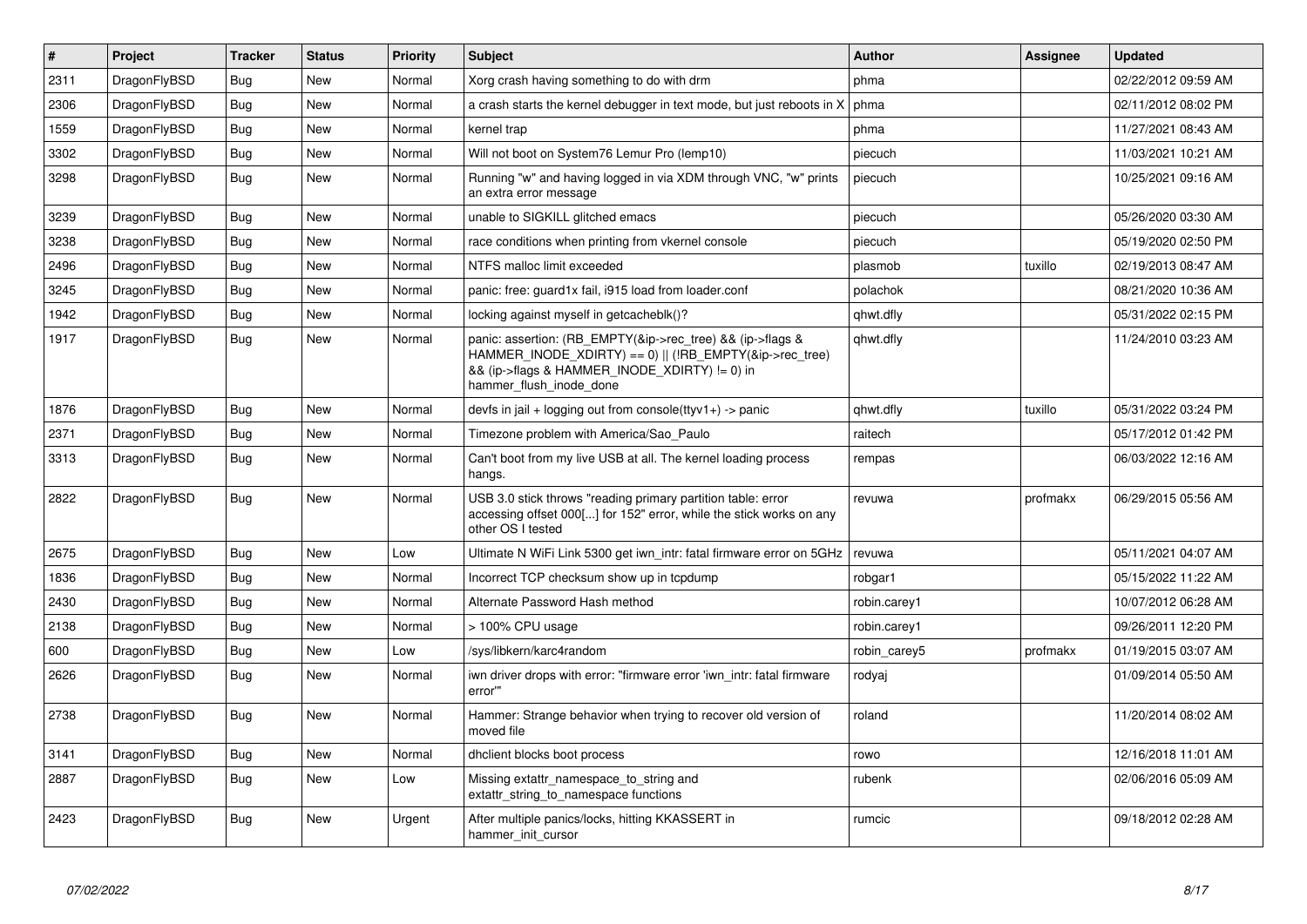| $\sharp$ | Project      | <b>Tracker</b> | <b>Status</b> | <b>Priority</b> | Subject                                                                              | <b>Author</b> | Assignee | <b>Updated</b>      |
|----------|--------------|----------------|---------------|-----------------|--------------------------------------------------------------------------------------|---------------|----------|---------------------|
| 2080     | DragonFlyBSD | Bug            | New           | Normal          | panic: lockmgr thrd_sleep: called from interrupt, ipi, or hard code<br>section       | rumcic        |          | 05/30/2011 05:06 PM |
| 2072     | DragonFlyBSD | Bug            | <b>New</b>    | Normal          | Fatal trap 12: stopped at lwkt send ipig3                                            | rumcic        |          | 05/17/2011 04:12 AM |
| 1975     | DragonFlyBSD | <b>Bug</b>     | New           | Normal          | Applications seg fault in select() and poll()                                        | rumcic        |          | 05/31/2022 02:58 PM |
| 1874     | DragonFlyBSD | Bug            | <b>New</b>    | Normal          | mpd listening on all IPs, accepting only on one                                      | rumcic        |          | 05/08/2011 01:01 PM |
| 1873     | DragonFlyBSD | <b>Bug</b>     | <b>New</b>    | Normal          | Panic upon usb mouse detach and reattaching                                          | rumcic        |          | 02/01/2011 09:53 AM |
| 1192     | DragonFlyBSD | Submit         | <b>New</b>    | Normal          | KKASSERTs in sys/kern/uipc_{msg,socket}.c are too strict                             | rumcic        |          | 05/11/2021 04:07 AM |
| 2316     | DragonFlyBSD | Bug            | New           | Normal          | Ungraceful invalid password handling for adding a new user in the<br>installer       | rune          |          | 04/27/2012 11:23 PM |
| 3047     | DragonFlyBSD | Bug            | <b>New</b>    | Normal          | HAMMER critical write error                                                          | samuel        |          | 06/19/2019 09:50 AM |
| 2123     | DragonFlyBSD | <b>Bug</b>     | New           | Normal          | hammer is losing files                                                               | schmir        |          | 08/30/2011 07:56 PM |
| 2042     | DragonFlyBSD | <b>Bug</b>     | New           | Normal          | kernel panic, when run boot0cfg                                                      | sepherosa     |          | 05/31/2022 03:01 PM |
| 1944     | DragonFlyBSD | Bug            | New           | Normal          | panic: backing_object 0xdea7b258 was somehow re-referenced<br>during collapse!       | sepherosa     |          | 12/27/2010 02:06 AM |
| 2933     | DragonFlyBSD | Submit         | <b>New</b>    | Normal          | Remove unix domain socket support from cat(1)                                        | sevan         |          | 08/01/2016 08:10 PM |
| 2924     | DragonFlyBSD | Bug            | New           | Normal          | cat -v fails to tag characters in extended table with M- prefix with<br>some locales | sevan         |          | 07/11/2016 07:18 AM |
| 2124     | DragonFlyBSD | Bug            | New           | Normal          | getty repeating too quickly on port /dev/ttyv0                                       | sgeorge.ml    |          | 09/01/2011 04:28 AM |
| 2891     | DragonFlyBSD | <b>Bug</b>     | <b>New</b>    | Normal          | Kernel panic in IEEE802.11 related code                                              | shamaz        |          | 05/29/2016 05:49 PM |
| 2863     | DragonFlyBSD | <b>Bug</b>     | <b>New</b>    | Normal          | HAMMER synch tid is zero                                                             | shamaz        |          | 12/12/2015 11:24 PM |
| 2820     | DragonFlyBSD | Bug            | <b>New</b>    | Normal          | TP-Link USB Wi-Fi adapter cannot be reattached to the system                         | shamaz        |          | 05/22/2015 09:45 PM |
| 1961     | DragonFlyBSD | <b>Bug</b>     | New           | Normal          | Can't create dump from DDB                                                           | shamaz        |          | 01/29/2011 09:02 PM |
| 1935     | DragonFlyBSD | <b>Bug</b>     | <b>New</b>    | Normal          | mouse does not work after switching between x and console                            | shamaz        |          | 12/13/2010 10:06 AM |
| 1884     | DragonFlyBSD | <b>Bug</b>     | New           | Normal          | System completely freezes while listening music (devbuf: malloc<br>limit exceeded)   | shamaz        |          | 01/24/2011 05:00 PM |
| 2141     | DragonFlyBSD | <b>Bug</b>     | New           | Urgent          | loader and/or documentation broken                                                   | sjg           |          | 01/20/2012 10:51 AM |
| 2061     | DragonFlyBSD | <b>Bug</b>     | <b>New</b>    | Normal          | USB keyboard boot panic                                                              | sjg           |          | 05/04/2012 12:20 AM |
| 1786     | DragonFlyBSD | <b>Bug</b>     | New           | Normal          | Calling NULL function pointer initiates panic loop                                   | sjg           |          | 10/11/2010 05:28 PM |
| 1964     | DragonFlyBSD | Bug            | New           | Normal          | iwn (panic assertion : wlan_assert_serialized)                                       | sjmm.ptr      | josepht  | 02/01/2011 12:57 PM |
| 2936     | DragonFlyBSD | Bug            | New           | Normal          | loader.efi crashes while loading kernel                                              | spaceille     |          | 08/20/2016 06:17 AM |
| 2587     | DragonFlyBSD | Bug            | New           | Normal          | SATA DVD writer not detected by DragonFly                                            | srussell      |          | 09/04/2020 08:55 AM |
| 2586     | DragonFlyBSD | <b>Bug</b>     | New           | Normal          | pf: "modulate" state seems problematic                                               | srussell      |          | 09/25/2013 07:36 PM |
| 2077     | DragonFlyBSD | <b>Bug</b>     | New           | Normal          | USB devices conflicting                                                              | srussell      |          | 05/17/2011 05:12 PM |
| 3129     | DragonFlyBSD | <b>Bug</b>     | New           | High            | Kernel panic with 5.2.0 on A2SDi-4C-HLN4F                                            | stateless     |          | 04/24/2018 12:50 AM |
| 2055     | DragonFlyBSD | <b>Bug</b>     | New           | Normal          | $ssh + IPV6 + bridge \Rightarrow$ connection freezes                                 | steve         |          | 04/24/2011 07:13 PM |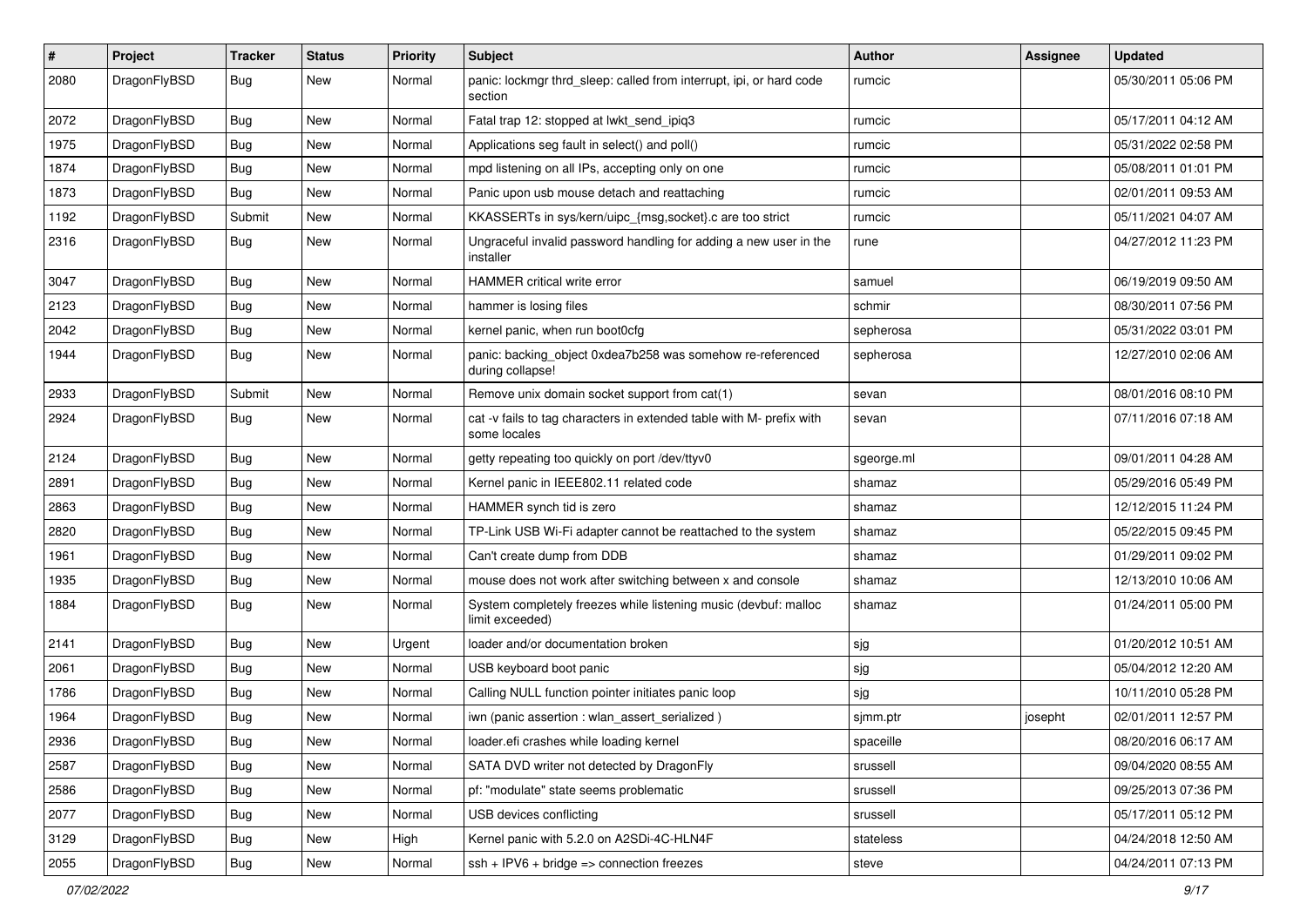| $\vert$ # | Project      | <b>Tracker</b> | <b>Status</b> | <b>Priority</b> | <b>Subject</b>                                                                                           | Author            | Assignee | <b>Updated</b>      |
|-----------|--------------|----------------|---------------|-----------------|----------------------------------------------------------------------------------------------------------|-------------------|----------|---------------------|
| 2004      | DragonFlyBSD | Bug            | <b>New</b>    | Normal          | LWKT_WAIT_IPIQ panic                                                                                     | steve             |          | 03/08/2011 05:46 PM |
| 2020      | DragonFlyBSD | <b>Bug</b>     | <b>New</b>    | Low             | Port brcm80211 driver from Linux to DragonFly BSD                                                        | studer            |          | 03/05/2011 10:54 PM |
| 2082      | DragonFlyBSD | <b>Bug</b>     | <b>New</b>    | Normal          | dfbsd 2.10.1 amd64 - mc port build error with 'bmake bin-install'                                        | sun-doctor        |          | 05/25/2011 07:18 PM |
| 2509      | DragonFlyBSD | <b>Bug</b>     | <b>New</b>    | Normal          | Redefinition of DIRBLKSIZ in restore(8)                                                                  | swildner          |          | 06/04/2022 04:40 AM |
| 1913      | DragonFlyBSD | Bug            | <b>New</b>    | Normal          | panic: assertion: ip->flush_state != HAMMER_FST_FLUSH in<br>hammer flush inode core                      | swildner          |          | 11/20/2010 05:27 PM |
| 1907      | DragonFlyBSD | Bug            | <b>New</b>    | Normal          | Hammer crash in hammer flusher flush()                                                                   | swildner          |          | 11/11/2010 05:07 AM |
| 3217      | DragonFlyBSD | <b>Bug</b>     | New           | Normal          | rescue tools: make install fails if rescue folder doesn't exist                                          | t dfbsd           |          | 11/27/2019 08:16 PM |
| 2915      | DragonFlyBSD | Bug            | <b>New</b>    | High            | Hammer mirror-copy problem                                                                               | t dfbsd           |          | 08/25/2016 05:28 AM |
| 3135      | DragonFlyBSD | Submit         | <b>New</b>    | Normal          | Add EVFILT_RECV and EVFILT_SEND                                                                          | tautolog          |          | 05/25/2018 09:59 PM |
| 3036      | DragonFlyBSD | Bug            | <b>New</b>    | Normal          | panic in icmp redirect start() ASSERT IN NETISR(0)                                                       | tautolog          |          | 05/11/2017 07:27 PM |
| 2921      | DragonFlyBSD | Submit         | <b>New</b>    | Normal          | Allow moused to accept userland mouse events                                                             | tautolog          |          | 05/11/2021 04:08 AM |
| 2609      | DragonFlyBSD | Bug            | New           | Normal          | master: panic: assertion<br>"LWKT_TOKEN_HELD_ANY(vm_object_token(object))" failed in<br>swp pager lookup | thomas.nikolaisen |          | 11/28/2013 11:36 AM |
| 2436      | DragonFlyBSD | <b>Bug</b>     | New           | Normal          | panic: assertion "lp->lwp_qcpu == dd->cpuid" failed in<br>dfly_acquire_curproc                           | thomas.nikolaisen |          | 01/23/2013 11:07 AM |
| 1984      | DragonFlyBSD | Bug            | New           | Normal          | hammer mount fails after crash - HAMMER: FIFO record bad head<br>signature                               | thomas.nikolajsen |          | 03/08/2011 06:57 PM |
| 3316      | DragonFlyBSD | Bug            | <b>New</b>    | Normal          | hammer2 dirent create() allows creating >1 dirents with the same<br>name                                 | tkusumi           |          | 06/05/2022 12:35 PM |
| 3312      | DragonFlyBSD | Submit         | <b>New</b>    | Normal          | hammer2: redundant chain modify after chain creation                                                     | tkusumi           |          | 05/15/2022 01:35 PM |
| 3266      | DragonFlyBSD | Bug            | New           | High            | Filesystems broken due to "KKASSERT(count &<br>TOK COUNTMASK);"                                          | tkusumi           |          | 03/15/2021 01:21 PM |
| 3249      | DragonFlyBSD | <b>Bug</b>     | New           | Normal          | HAMMER2 fsync(2) not working properly                                                                    | tkusumi           |          | 09/21/2020 07:07 AM |
| 3246      | DragonFlyBSD | Bug            | <b>New</b>    | Normal          | HAMMER2 unable to handle ENOSPC properly                                                                 | tkusumi           |          | 09/04/2020 11:11 AM |
| 3184      | DragonFlyBSD | <b>Bug</b>     | <b>New</b>    | Normal          | tsleep(9) return value when PCATCH specified                                                             | tkusumi           |          | 04/03/2019 06:49 AM |
| 3142      | DragonFlyBSD | Submit         | <b>New</b>    | Normal          | lib/libdmsg: Unbreak using new API EVP_CIPHER_CTX_new()                                                  | tkusumi           |          | 07/08/2018 04:18 AM |
| 2857      | DragonFlyBSD | Bug            | <b>New</b>    | Normal          | hammer stalls via bitcoin-gt                                                                             | tkusumi           |          | 11/30/2015 06:52 AM |
| 2812      | DragonFlyBSD | <b>Bug</b>     | New           | Normal          | Panic on Intel DE3815TYKHE                                                                               | tmorp             |          | 05/14/2015 03:14 PM |
| 2931      | DragonFlyBSD | <b>Bug</b>     | New           | Low             | 'gdb' of 'vkernel' unable to print backtrace                                                             | tofergus          |          | 07/26/2016 01:51 PM |
| 2930      | DragonFlyBSD | <b>Bug</b>     | New           | High            | 'objcache' causes panic during 'nfs_readdir'                                                             | tofergus          |          | 07/26/2016 01:09 PM |
| 2473      | DragonFlyBSD | <b>Bug</b>     | New           | Normal          | Kernel crash when trying to up the wpi0 device (Dfly<br>v3.3.0.758.g47388-DEVELOPMENT)                   | tomaz             |          | 02/24/2014 08:50 AM |
| 3319      | DragonFlyBSD | <b>Bug</b>     | New           | Normal          | setproctitle() calls can change effect of later setproctitle() calls                                     | tonyc             |          | 06/29/2022 06:10 PM |
| 3252      | DragonFlyBSD | Bug            | New           | Normal          | tcsetattr/tcgetattr set errno incorrectly on non-TTY                                                     | tonyc             |          | 10/26/2020 09:34 PM |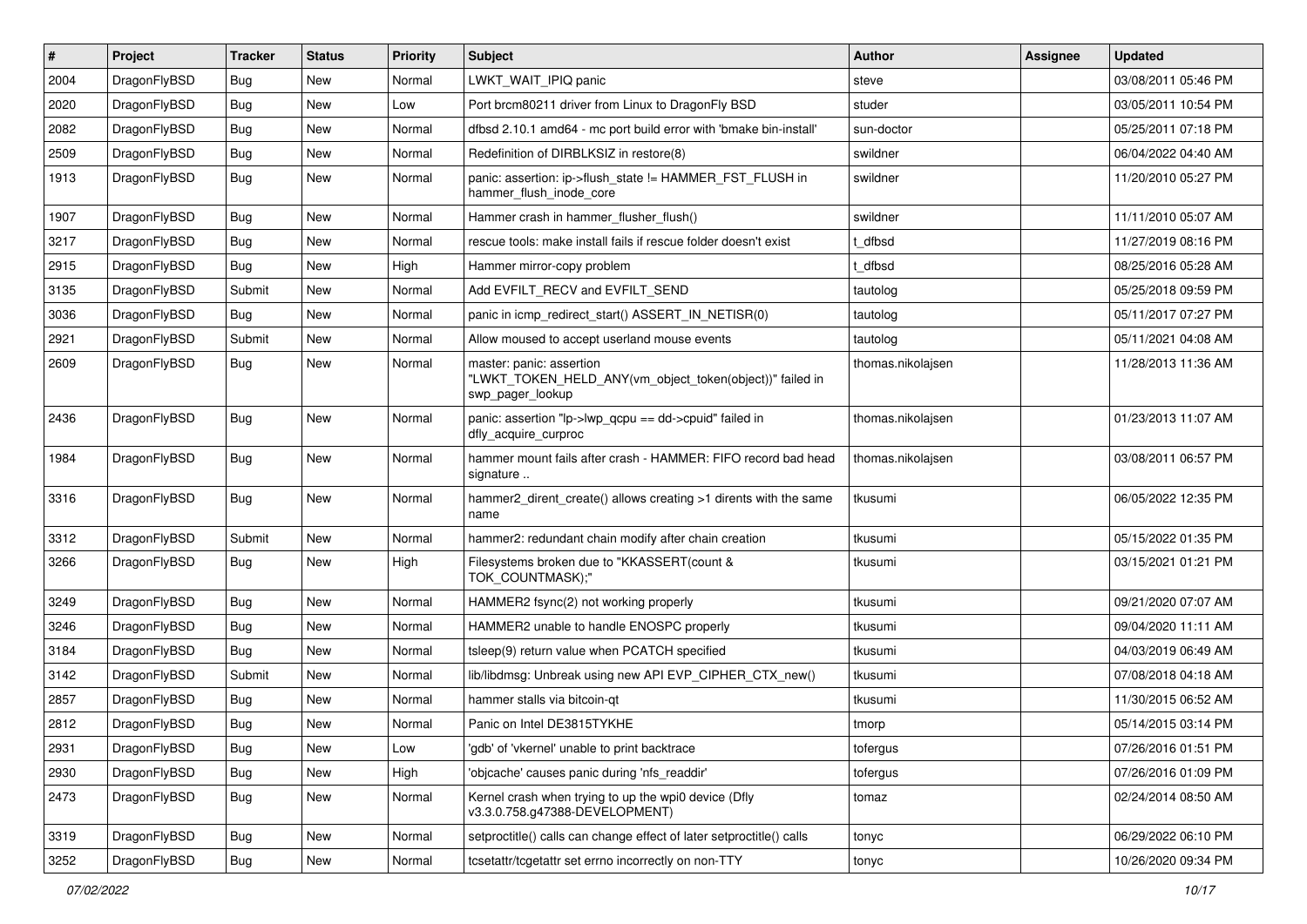| $\sharp$ | Project      | <b>Tracker</b> | <b>Status</b> | <b>Priority</b> | Subject                                                                                      | Author    | Assignee | <b>Updated</b>      |
|----------|--------------|----------------|---------------|-----------------|----------------------------------------------------------------------------------------------|-----------|----------|---------------------|
| 3231     | DragonFlyBSD | Bug            | New           | Normal          | wifi drops on 5.8                                                                            | tse       |          | 04/06/2020 05:08 AM |
| 3225     | DragonFlyBSD | Bug            | <b>New</b>    | Normal          | nfsd freeze when using qemu                                                                  | tse       |          | 03/17/2020 11:52 AM |
| 3208     | DragonFlyBSD | Bug            | New           | Normal          | Crash related to nfsd                                                                        | tse       |          | 06/11/2020 05:52 AM |
| 3199     | DragonFlyBSD | Bug            | New           | Normal          | PFS label not found panic                                                                    | tse       |          | 08/21/2019 03:51 AM |
| 3197     | DragonFlyBSD | Bug            | <b>New</b>    | Normal          | DragonFly upgrades                                                                           | tse       |          | 04/18/2020 04:18 PM |
| 3170     | DragonFlyBSD | Bug            | <b>New</b>    | Normal          | repeatable nfsd crash                                                                        | tse       |          | 06/11/2020 05:52 AM |
| 2140     | DragonFlyBSD | Bug            | New           | High            | hammer_io_delallocate panic with 'duplicate entry' message                                   | ttw       |          | 10/07/2011 12:22 PM |
| 3314     | DragonFlyBSD | Bug            | New           | Normal          | Bring virtio_console(4) from FreeBSD                                                         | tuxillo   | tuxillo  | 05/29/2022 08:24 AM |
| 3196     | DragonFlyBSD | Bug            | <b>New</b>    | Normal          | test issue after redmine upgrade (2)                                                         | tuxillo   |          | 07/05/2019 04:33 AM |
| 3157     | DragonFlyBSD | Bug            | New           | Normal          | TP-Link UE300 not working in 5.2-RELEASE                                                     | tuxillo   |          | 11/15/2018 02:08 PM |
| 2647     | DragonFlyBSD | Bug            | New           | Normal          | HAMMER panic on 3.6.0                                                                        | tuxillo   |          | 05/11/2021 03:54 AM |
| 2641     | DragonFlyBSD | Bug            | <b>New</b>    | Normal          | Panic when loading natapci as module                                                         | tuxillo   |          | 05/11/2021 03:54 AM |
| 2630     | DragonFlyBSD | Bug            | <b>New</b>    | Normal          | Bring in latest iconv fixes from FreeBSD10 as well as csmapper<br>updates                    | tuxillo   |          | 05/11/2021 03:54 AM |
| 2629     | DragonFlyBSD | Bug            | <b>New</b>    | Normal          | Replace gcc44 with llvm34, clang34, and libc++                                               | tuxillo   |          | 06/02/2014 02:30 PM |
| 2498     | DragonFlyBSD | Bug            | New           | Normal          | DFBSD v3.2.2-RELEASE - LIST_FIRST(&bp->b_dep) == NULL"<br>failed in vfs_vmio_release         | tuxillo   |          | 05/31/2022 04:09 PM |
| 2495     | DragonFlyBSD | Bug            | <b>New</b>    | High            | DFBSD v3.3.0.960.g553fe7 - ocnt != 0" failed in<br>prop object release                       | tuxillo   |          | 05/31/2022 04:08 PM |
| 2283     | DragonFlyBSD | Bug            | <b>New</b>    | Normal          | DFBSD DragonFly v2.13.0.957.g4f459 - pmap_release: page<br>should already be gone 0xc27120bc | tuxillo   |          | 01/23/2012 03:03 AM |
| 2224     | DragonFlyBSD | Bug            | New           | Normal          | v2.13.0.291.gaa7ec - Panic on fq while installing world                                      | tuxillo   |          | 11/18/2011 01:40 AM |
| 2171     | DragonFlyBSD | Bug            | New           | Normal          | DFBSD v2.13.0.151.gdc8442 - panic: assertion "(*ptep &<br>$(PG_MANAGED PG_V)$ == PG_V"       | tuxillo   |          | 11/04/2011 05:06 PM |
| 2166     | DragonFlyBSD | Bug            | <b>New</b>    | Normal          | DFBSD v2.13.0.109.g05b9d - Strange lockups                                                   | tuxillo   |          | 10/29/2011 11:20 AM |
| 2129     | DragonFlyBSD | Bug            | <b>New</b>    | Normal          | DFBSD v2.11.0.661.gf9438 i386 - panic: lockmgr thrd sleep                                    | tuxillo   |          | 09/05/2011 09:49 AM |
| 2084     | DragonFlyBSD | Bug            | New           | Normal          | DFBSD v2.11.0.242.g4d317 - panic: zone: entry not free                                       | tuxillo   |          | 07/03/2012 01:23 AM |
| 2078     | DragonFlyBSD | Bug            | New           | Normal          | DFBSD i386 v2.11.0.201.g3ed2f - Panic during installworld into a<br>vn0 device               | tuxillo   |          | 05/19/2011 07:50 PM |
| 1959     | DragonFlyBSD | Bug            | <b>New</b>    | Normal          | DFBSD v2.9.1.422.gc98f2 - Panic during boot - IPv6 and PF                                    | tuxillo   |          | 01/13/2011 03:37 AM |
| 1867     | DragonFlyBSD | <b>Bug</b>     | New           | Normal          | it(4) motherboard and fan problems                                                           | tuxillo   |          | 07/08/2011 10:48 AM |
| 2828     | DragonFlyBSD | Bug            | New           | High            | On AMD APUs and Bulldozer CPUs, the machdep.cpu idle hlt<br>sysctl should be 3 by default    | vadaszi   | vadaszi  | 05/11/2021 04:07 AM |
| 2490     | DragonFlyBSD | <b>Bug</b>     | <b>New</b>    | Normal          | nmalloc should color addresses to avoid cache bank conflictsw                                | vsrinivas |          | 06/10/2014 05:51 AM |
| 2489     | DragonFlyBSD | <b>Bug</b>     | New           | Normal          | nmalloc doesn't cache VA for allocations > 8KB                                               | vsrinivas |          | 06/10/2014 05:51 AM |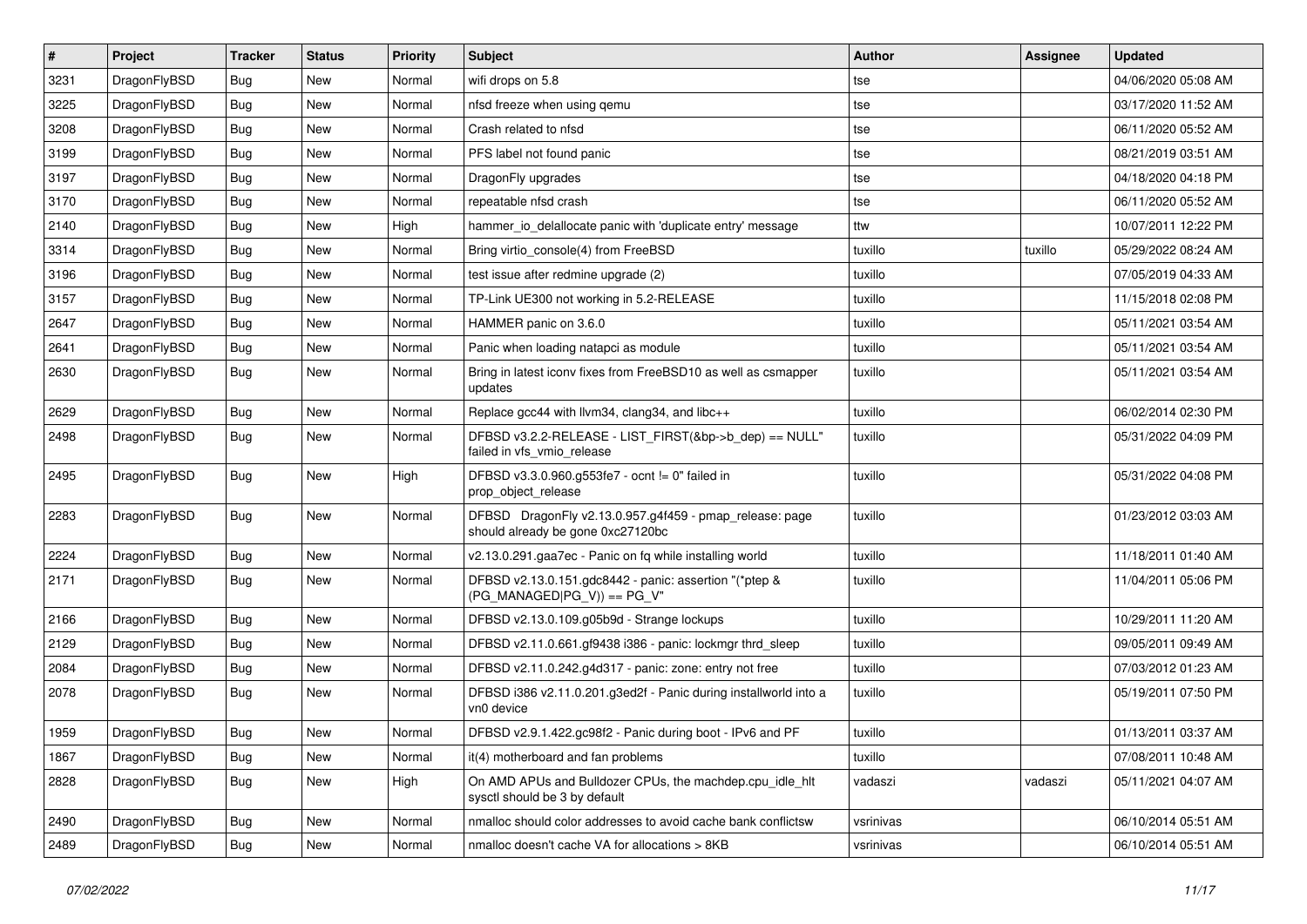| $\sharp$ | Project      | <b>Tracker</b> | <b>Status</b> | <b>Priority</b> | Subject                                                                                    | Author             | <b>Assignee</b> | <b>Updated</b>      |
|----------|--------------|----------------|---------------|-----------------|--------------------------------------------------------------------------------------------|--------------------|-----------------|---------------------|
| 2154     | DragonFlyBSD | Bug            | New           | Normal          | vkernel copyout() doesn't return EFAULT on error                                           | vsrinivas          |                 | 10/20/2011 03:53 AM |
| 2136     | DragonFlyBSD | Bug            | <b>New</b>    | Normal          | socketpair() doesn't free file descriptors on copyout failure                              | vsrinivas          |                 | 04/05/2013 09:13 AM |
| 2113     | DragonFlyBSD | Bug            | New           | Normal          | nmalloc threaded program fork leak                                                         | vsrinivas          | vsrinivas       | 08/11/2011 07:25 PM |
| 2085     | DragonFlyBSD | Bug            | New           | Normal          | panic: assertion: (m->flags & PG_MAPPED) == 0 in<br>vm_page_free_toq                       | vsrinivas          |                 | 06/10/2011 07:48 AM |
| 2071     | DragonFlyBSD | Bug            | New           | High            | Panic on assertion: (int)(flg->seq - seq) > 0 in hammer_flusher_flush<br>after inode error | vsrinivas          |                 | 06/12/2011 07:59 AM |
| 1861     | DragonFlyBSD | <b>Bug</b>     | New           | Normal          | panic via kprintf (lockmgr called in a hard section)                                       | vsrinivas          |                 | 10/11/2010 12:56 AM |
| 1185     | DragonFlyBSD | Bug            | New           | High            | need a tool to merge changes into /etc                                                     | wa1ter             |                 | 02/18/2014 06:02 AM |
| 3124     | DragonFlyBSD | Bug            | New           | High            | DragonFlyBSD 5.0.2 with Hammer2 with UEFI install doesn't boot                             | wiesl              |                 | 06/18/2019 05:07 AM |
| 2886     | DragonFlyBSD | <b>Bug</b>     | New           | Normal          | dragonfly mail agent: sending a testmail causes high system load                           | worf               |                 | 02/05/2016 05:53 AM |
| 2252     | DragonFlyBSD | <b>Bug</b>     | <b>New</b>    | Low             | snd hda not useable if loaded via /boot/loader.conf                                        | xbit               | swildner        | 12/14/2011 12:23 AM |
| 2287     | DragonFlyBSD | <b>Bug</b>     | New           | Normal          | HAMMER(ROOT) Illegal UNDO TAIL signature at<br>300000001967c000                            | y0n3t4n1           |                 | 11/07/2018 01:22 AM |
| 2840     | DragonFlyBSD | Bug            | New           | Normal          | wrong voltage is reported                                                                  | yellowrabbit2010   |                 | 09/11/2015 06:09 PM |
| 2585     | DragonFlyBSD | <b>Bug</b>     | <b>New</b>    | Normal          | Dfly 3.4.3 on ESXi 5.1, HP Smart Array P410 passthrough<br>recognised, but not functioning | yggdrasil          | swildner        | 05/09/2022 08:14 AM |
| 2324     | DragonFlyBSD | Bug            | <b>New</b>    | Normal          | natacotrol support > 2TB not working even after the ftigeot patch                          | zenny              |                 | 03/03/2012 01:00 AM |
| 3224     | DragonFlyBSD | Bug            | New           | Normal          | Kernel panic when trying to ping6                                                          | zhtw               |                 | 03/08/2020 08:55 AM |
| 1920     | DragonFlyBSD | <b>Bug</b>     | New           | High            | system hangs                                                                               | zhtw               |                 | 11/22/2010 08:59 AM |
| 1398     | DragonFlyBSD | Submit         | In Progress   | Normal          | hdestroy(3) restricts hash key to point to malloc'ed space                                 | Anonymous          |                 | 08/20/2021 04:06 PM |
| 1390     | DragonFlyBSD | <b>Bug</b>     | In Progress   | Normal          | Use id_t type for $\{get, set\}$ priority $()$                                             | Anonymous          | tuxillo         | 07/05/2019 02:18 AM |
| 1700     | DragonFlyBSD | Submit         | In Progress   | Normal          | skip boot2 menu on <enter></enter>                                                         | Johannes.Hofmann   | tuxillo         | 05/15/2022 08:35 AM |
| 2499     | DragonFlyBSD | Bug            | In Progress   | Urgent          | DRAGONFLY_3_2 lockd not responding correctly                                               | Nerzhul            |                 | 01/22/2013 12:47 PM |
| 3299     | DragonFlyBSD | Bug            | In Progress   | Normal          | DragonFlyBSD reports utterly wrong uptime (most of the time, right<br>after booting in)    | adrian             |                 | 11/11/2021 01:43 PM |
| 1921     | DragonFlyBSD | Bug            | In Progress   | Normal          | we miss mlockall                                                                           | alexh              | tuxillo         | 06/18/2022 04:08 AM |
| 1148     | DragonFlyBSD | <b>Bug</b>     | In Progress   | Low             | BCM4311 wireless network adapter detected but not functional                               | archimedes.gaviola |                 | 05/11/2021 04:00 AM |
| 331      | DragonFlyBSD | Bug            | In Progress   | Normal          | ftpsesame (aka Bridging S01E03)                                                            | bastyaelvtars      |                 | 03/09/2013 12:28 PM |
| 725      | DragonFlyBSD | <b>Bug</b>     | In Progress   | Low             | 'make distribution' fails w/'ro' /usr/obj                                                  | c.turner           |                 | 03/09/2013 01:01 PM |
| 1584     | DragonFlyBSD | <b>Bug</b>     | In Progress   | Normal          | can't use ssh from jail: debug1: read passphrase: can't open<br>/dev/tty: Device busy      | corecode           | tuxillo         | 05/11/2021 03:53 AM |
| 1583     | DragonFlyBSD | <b>Bug</b>     | In Progress   | Normal          | panic: assertion: cursor->trans->sync_lock_refs > 0 in<br>hammer_recover_cursor            | corecode           | tuxillo         | 05/11/2021 03:53 AM |
| 1547     | DragonFlyBSD | <b>Bug</b>     | In Progress   | Normal          | disklabel64 automatic sizing                                                               | corecode           | tuxillo         | 05/11/2021 03:52 AM |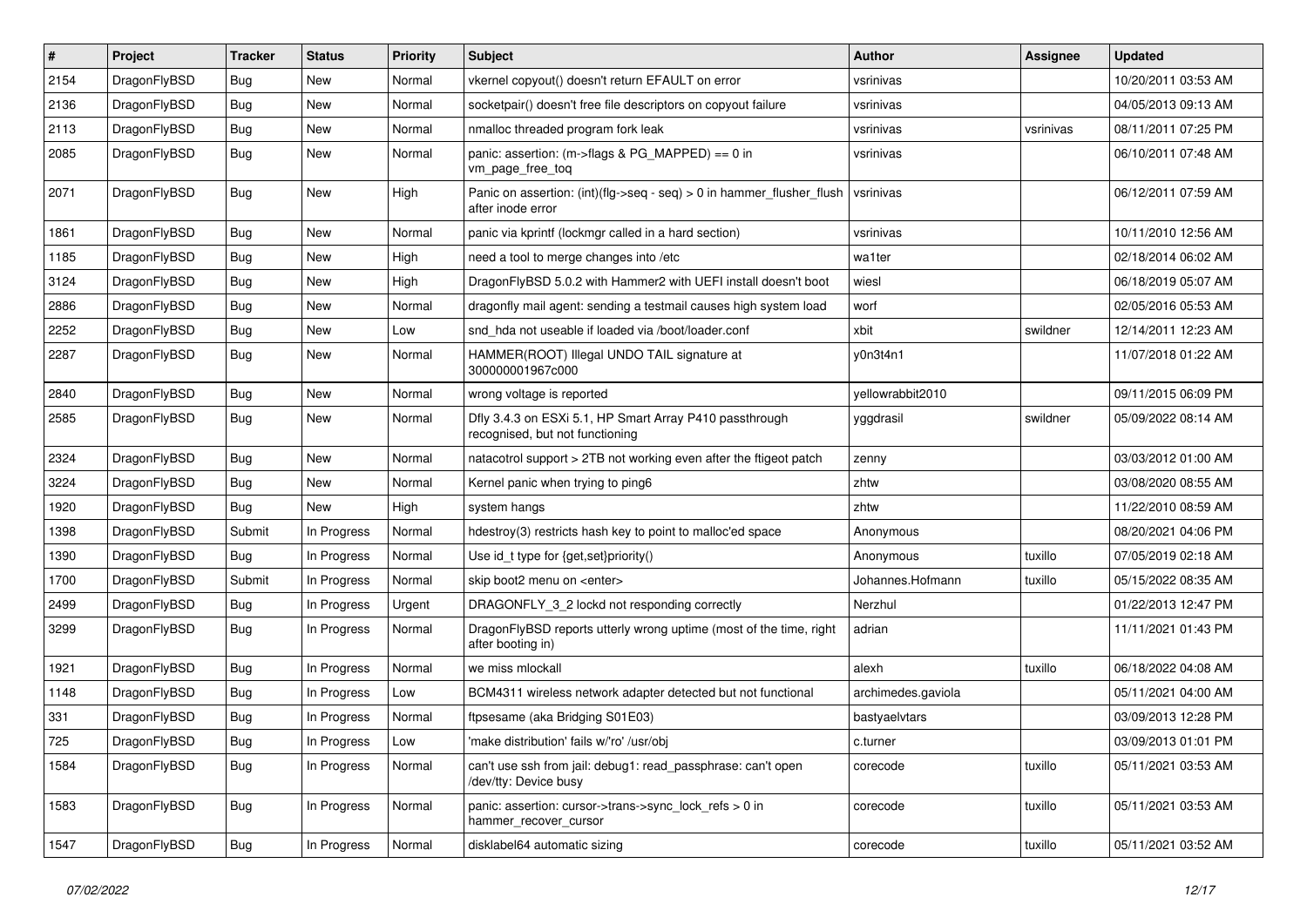| ∦    | Project      | <b>Tracker</b> | <b>Status</b> | <b>Priority</b> | <b>Subject</b>                                                                                         | <b>Author</b> | Assignee  | <b>Updated</b>      |
|------|--------------|----------------|---------------|-----------------|--------------------------------------------------------------------------------------------------------|---------------|-----------|---------------------|
| 1528 | DragonFlyBSD | Bug            | In Progress   | Normal          | ktrace does not show proper return values for pipe(2)                                                  | corecode      | tuxillo   | 05/11/2021 03:52 AM |
| 1475 | DragonFlyBSD | Bug            | In Progress   | Normal          | kernel blocks with low memory and syscons setting a high res mode<br>scrollback                        | corecode      | tuxillo   | 05/11/2021 03:52 AM |
| 1469 | DragonFlyBSD | Bug            | In Progress   | Normal          | Hammer history security concern                                                                        | corecode      | tuxillo   | 05/11/2021 03:52 AM |
| 1307 | DragonFlyBSD | <b>Bug</b>     | In Progress   | Normal          | hammer tid -2 shows unexpected result                                                                  | corecode      |           | 10/18/2016 05:29 PM |
| 1030 | DragonFlyBSD | Bug            | In Progress   | Normal          | msdosfs umount panic                                                                                   | corecode      | tuxillo   | 05/11/2021 03:51 AM |
| 781  | DragonFlyBSD | Bug            | In Progress   | Normal          | fdisk uses wrong geometry on usb flash drives                                                          | corecode      | tuxillo   | 05/11/2021 03:50 AM |
| 742  | DragonFlyBSD | <b>Bug</b>     | In Progress   | Normal          | umount problems with multiple mounts                                                                   | corecode      | tuxillo   | 06/25/2022 04:02 AM |
| 3145 | DragonFlyBSD | Submit         | In Progress   | Normal          | Update libelf to FreeBSD 12 current and build as base library usable<br>by ports                       | davshao       | tuxillo   | 08/20/2021 03:58 PM |
| 3031 | DragonFlyBSD | Submit         | In Progress   | Normal          | Update drm/radeon to Linux 4.7.10 as much as possible                                                  | davshao       | ftigeot   | 08/19/2021 12:33 PM |
| 2414 | DragonFlyBSD | Bug            | In Progress   | Normal          | Lenovo S10 acpi freeze (not new)                                                                       | davshao       |           | 05/11/2021 04:13 AM |
| 3021 | DragonFlyBSD | Bug            | In Progress   | Normal          | sys/dev/drm/i915/i915_gem_stolen.c:115]: (error) Signed integer<br>overflow for expression '65535<<20' | dcb           |           | 04/11/2017 12:46 PM |
| 3011 | DragonFlyBSD | Bug            | In Progress   | Normal          | dragonfly/sys/dev/netif/re/re.c: suspicious code?                                                      | dcb           |           | 07/29/2017 01:26 AM |
| 1336 | DragonFlyBSD | <b>Bug</b>     | In Progress   | Normal          | Still looking for reports of missed directory entries w/ HAMMER                                        | dillon        |           | 05/11/2021 04:00 AM |
| 1669 | DragonFlyBSD | Bug            | In Progress   | Normal          | Drive wont open using button                                                                           | elekktretterr |           | 02/29/2012 12:05 PM |
| 1181 | DragonFlyBSD | Bug            | In Progress   | Normal          | ACX111 panic                                                                                           | elekktretterr |           | 05/11/2021 04:00 AM |
| 2819 | DragonFlyBSD | <b>Bug</b>     | In Progress   | Normal          | Random micro system freezes after a week of uptime                                                     | ftigeot       | dillon    | 08/16/2015 08:46 PM |
| 1502 | DragonFlyBSD | Bug            | In Progress   | Normal          | Lock while deleting files from nohistory HAMMER directories                                            | hasso         |           | 03/10/2013 04:28 AM |
| 884  | DragonFlyBSD | <b>Bug</b>     | In Progress   | High            | Performance/memory problems under filesystem IO load                                                   | hasso         |           | 05/11/2021 03:50 AM |
| 2353 | DragonFlyBSD | <b>Bug</b>     | In Progress   | Normal          | panic: assertion "gd->gd_spinlocks_wr == 0" failed in<br>bsd4_schedulerclock                           | jaydg         | alexh     | 11/28/2012 01:57 AM |
| 2731 | DragonFlyBSD | Bug            | In Progress   | Normal          | Screen full of random colors when starting Xorg with Intel Haswell<br>HD Graphics P4600                | jkatzmaier    |           | 11/12/2014 04:08 PM |
| 3089 | DragonFlyBSD | Bug            | In Progress   | Normal          | vtnet(4) - disable TCP checksum offload by default                                                     | jlane         | vadaszi   | 05/11/2021 04:14 AM |
| 2391 | DragonFlyBSD | <b>Bug</b>     | In Progress   | Normal          | System lock with ahci and acpi enabled on ATI RS690 chipset with<br>SMB600 sata controller             | jorisgio      | vadaszi   | 06/03/2015 03:51 PM |
| 2013 | DragonFlyBSD | Bug            | In Progress   | Normal          | oversized DMA request loop                                                                             | josepht       |           | 05/11/2021 04:06 AM |
| 3310 | DragonFlyBSD | Bug            | In Progress   | Normal          | NVMM+QEMU fail to boot with UEFI: Mem Assist Failed<br>[gpa=0xfffffff0]                                | liweitianux   |           | 01/11/2022 03:22 PM |
| 3028 | DragonFlyBSD | <b>Bug</b>     | In Progress   | Normal          | installer: confusion of set/get disk encryption passphrase dialogs                                     | liweitianux   | tuxillo   | 06/03/2022 05:13 PM |
| 3317 | DragonFlyBSD | <b>Bug</b>     | In Progress   | Normal          | Network vtnet0 not working on Hetzner cloud                                                            | mneumann      |           | 06/18/2022 03:55 AM |
| 3111 | DragonFlyBSD | Bug            | In Progress   | High            | Mouse lags every second heavily under X11                                                              | mneumann      |           | 12/12/2017 09:46 PM |
| 168  | DragonFlyBSD | Bug            | In Progress   | Normal          | Livelocked limit engaged while trying to setup IPW wireless                                            | mschacht      | sepherosa | 05/11/2021 04:05 AM |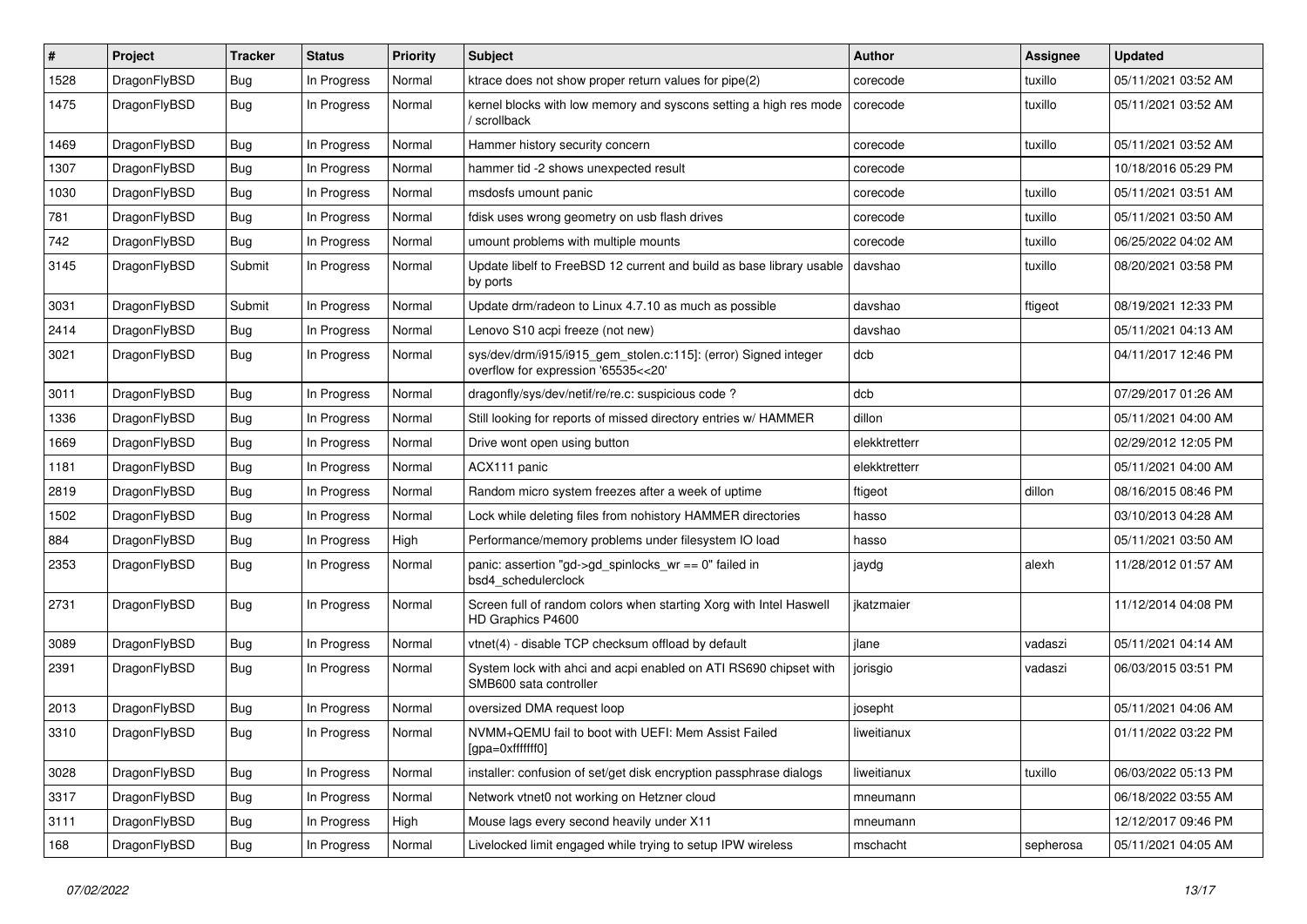| $\vert$ # | Project      | <b>Tracker</b> | <b>Status</b> | Priority | <b>Subject</b>                                                                                            | Author            | Assignee | <b>Updated</b>      |
|-----------|--------------|----------------|---------------|----------|-----------------------------------------------------------------------------------------------------------|-------------------|----------|---------------------|
| 1368      | DragonFlyBSD | <b>Bug</b>     | In Progress   | Normal   | suspend signal race?                                                                                      | qhwt+dfly         |          | 05/11/2021 03:51 AM |
| 1218      | DragonFlyBSD | <b>Bug</b>     | In Progress   | Normal   | panic: assertion: $error == 0$ in hammer start transaction                                                | rumcic            |          | 05/11/2021 04:00 AM |
| 998       | DragonFlyBSD | <b>Bug</b>     | In Progress   | Normal   | Unconfiguring a vn while it is mounted                                                                    | rumcic            | tuxillo  | 05/11/2021 04:00 AM |
| 2549      | DragonFlyBSD | Bug            | In Progress   | Normal   | netgraph7: Kernel page fault.                                                                             | russiane39        | nant     | 05/10/2013 11:20 PM |
| 3160      | DragonFlyBSD | Submit         | In Progress   | Normal   | State the implementation difference in pkill/pgrep manual                                                 | sevan             | tuxillo  | 06/03/2022 05:15 PM |
| 1302      | DragonFlyBSD | <b>Bug</b>     | In Progress   | Normal   | Checkpoint regression?                                                                                    | sjg               | sjg      | 07/10/2013 05:22 PM |
| 3113      | DragonFlyBSD | Bug            | In Progress   | Urgent   | Booting vKernel fails due being out of swap space                                                         | tcullen           |          | 05/11/2021 04:14 AM |
| 2296      | DragonFlyBSD | <b>Bug</b>     | In Progress   | High     | panic: assertion "m->wire_count > 0" failed                                                               | thomas.nikolajsen |          | 08/30/2012 06:09 AM |
| 3269      | DragonFlyBSD | Bug            | In Progress   | Normal   | Is double-buffer'd buf still required by HAMMER2?                                                         | tkusumi           |          | 05/12/2021 04:09 PM |
| 3295      | DragonFlyBSD | <b>Bug</b>     | In Progress   | Normal   | Adapt devel/libvirt for nvmm                                                                              | tuxillo           | tuxillo  | 11/03/2021 04:56 PM |
| 2631      | DragonFlyBSD | Bug            | In Progress   | Low      | Verify library versioning current with full package build and switch it<br>on (after publishing packages) | tuxillo           |          | 05/11/2021 04:06 AM |
| 2358      | DragonFlyBSD | Bug            | In Progress   | Normal   | DFBSD v3.0.2.32.g928ca - panic: hammer: insufficient undo FIFO<br>space!                                  | tuxillo           | tuxillo  | 05/10/2021 02:50 AM |
| 2351      | DragonFlyBSD | <b>Bug</b>     | In Progress   | Normal   | DFBSD v3.1.0.579.g44ccf - Stuck during startup, random freezes                                            | tuxillo           |          | 04/24/2012 08:21 AM |
| 2345      | DragonFlyBSD | <b>Bug</b>     | In Progress   | Normal   | DFBSD v3.1.0.457.gd679f - NFS panic on diskless station                                                   | tuxillo           |          | 04/07/2012 05:22 PM |
| 2282      | DragonFlyBSD | Bug            | In Progress   | Normal   | gdb segfaults with certain corefiles                                                                      | tuxillo           |          | 01/18/2012 04:40 PM |
| 1819      | DragonFlyBSD | <b>Bug</b>     | In Progress   | Low      | truss - Major revamping task list                                                                         | tuxillo           | tuxillo  | 11/27/2021 08:45 AM |
| 2360      | DragonFlyBSD | <b>Bug</b>     | In Progress   | Normal   | Wishlist: virtio driver import                                                                            | vsrinivas         |          | 06/04/2022 04:16 AM |
| 1749      | DragonFlyBSD | Bug            | In Progress   | Normal   | HAMMER fsstress panic in hammer flush inode core<br>'ip->flush_state != HAMMER_FST_FLUSH'                 | vsrinivas         |          | 05/11/2021 04:06 AM |
| 1744      | DragonFlyBSD | Bug            | In Progress   | Normal   | HAMMER fsstress panic in hammer setup child callback                                                      | vsrinivas         |          | 05/11/2021 04:05 AM |
| 1661      | DragonFlyBSD | <b>Bug</b>     | In Progress   | Normal   | panic on password entry mount smb filesystem                                                              | vsrinivas         |          | 11/27/2021 08:29 AM |
| 2797      | DragonFlyBSD | Bug            | In Progress   | Low      | vkernels with & without machdep.pmap_mmu_optimize                                                         | yellowrabbit2010  |          | 11/27/2021 08:06 AM |
| 604       | DragonFlyBSD | <b>Bug</b>     | In Progress   | Normal   | 1.8.1-RELEASE - clock runs fast on mainboard ASUS P5A-B                                                   | yeti              |          | 05/11/2021 03:55 AM |
| 3318      | DragonFlyBSD | <b>Bug</b>     | In Progress   | Normal   | Segmenation fault when a process resumed with checkpt exits                                               | zabolekar         | tuxillo  | 06/18/2022 08:24 AM |
| 2438      | DragonFlyBSD | Submit         | Feedback      | Normal   | <b>TRIM</b> fixes                                                                                         | Anonymous         | tuxillo  | 05/11/2021 03:45 AM |
| 1397      | DragonFlyBSD | <b>Bug</b>     | Feedback      | Normal   | jobs -I output inconsistency when called from script                                                      | Anonymous         | tuxillo  | 05/15/2022 05:07 AM |
| 2617      | DragonFlyBSD | <b>Bug</b>     | Feedback      | Normal   | Possible issue with wireless mouse on 3.6 release                                                         | FilippoMo         |          | 01/14/2015 03:42 PM |
| 1824      | DragonFlyBSD | <b>Bug</b>     | Feedback      | Normal   | kernel panic, x86, 2.7.3.859.ge5104                                                                       | akirchhoff135014  |          | 03/10/2013 07:49 AM |
| 1718      | DragonFlyBSD | Bug            | Feedback      | Normal   | IDE disk drive not detected by x86 64 2.6.1 Live CD                                                       | bcox              |          | 11/27/2021 08:25 AM |
| 1521      | DragonFlyBSD | <b>Bug</b>     | Feedback      | Normal   | amd64 2.4 livecd won't mount root at boot                                                                 | bolapara          |          | 01/28/2018 03:45 AM |
| 1618      | DragonFlyBSD | Bug            | Feedback      | Normal   | collision for 'struct pmap' when using RPC and <sys user.h=""></sys>                                      | carenas           |          | 05/11/2021 04:05 AM |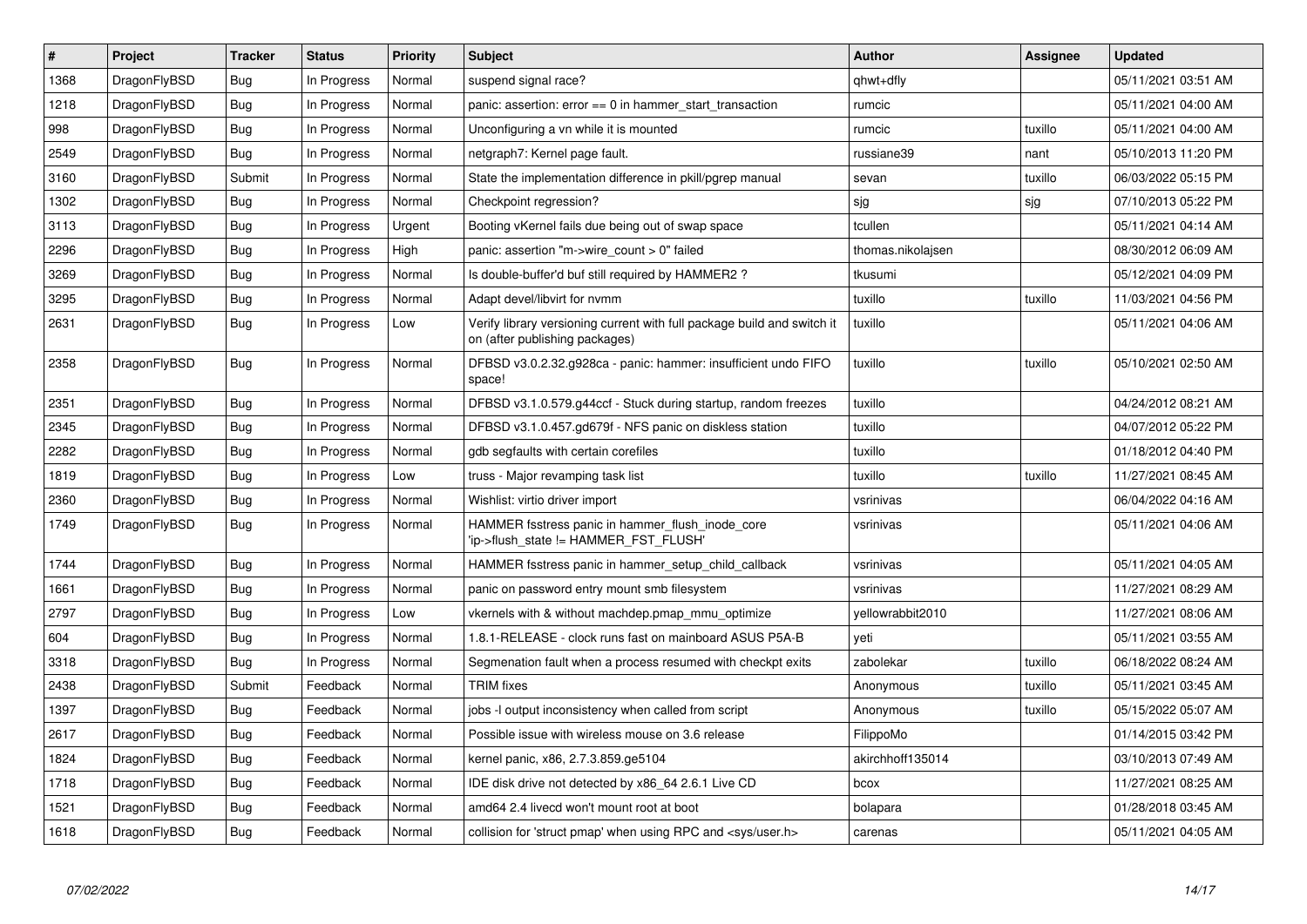| $\pmb{\#}$ | Project      | <b>Tracker</b> | <b>Status</b> | <b>Priority</b> | Subject                                                                                                                                                   | Author        | <b>Assignee</b> | <b>Updated</b>      |
|------------|--------------|----------------|---------------|-----------------|-----------------------------------------------------------------------------------------------------------------------------------------------------------|---------------|-----------------|---------------------|
| 1481       | DragonFlyBSD | Bug            | Feedback      | Normal          | panic: assertion: kva_p(buf) in soopt_from_kbuf (after ipfw pipe<br>show, 2.2.1-R)                                                                        | combiner      |                 | 05/11/2021 04:01 AM |
| 1587       | DragonFlyBSD | <b>Bug</b>     | Feedback      | Normal          | can't gdb across fork                                                                                                                                     | corecode      | tuxillo         | 05/11/2021 03:54 AM |
| 1287       | DragonFlyBSD | Bug            | Feedback      | Normal          | altg configuration doesn't work                                                                                                                           | corecode      | tuxillo         | 05/11/2021 03:51 AM |
| 911        | DragonFlyBSD | Bug            | Feedback      | Normal          | kldload/kernel linker can exceed malloc reserve and panic system                                                                                          | corecode      | tuxillo         | 05/11/2021 03:51 AM |
| 901        | DragonFlyBSD | Bug            | Feedback      | Normal          | route show needs to get data from all cpus                                                                                                                | corecode      | tuxillo         | 05/11/2021 03:50 AM |
| 847        | DragonFlyBSD | Bug            | Feedback      | Normal          | processes getting stuck on mount point                                                                                                                    | corecode      | tuxillo         | 05/11/2021 03:50 AM |
| 2721       | DragonFlyBSD | Submit         | Feedback      | Low             | Some few zalloc calls to objcache ones replacements                                                                                                       | dclink        | tuxillo         | 05/11/2021 04:08 AM |
| 2717       | DragonFlyBSD | Submit         | Feedback      | Normal          | Out of range numeric handling                                                                                                                             | dclink        | tuxillo         | 05/11/2021 04:08 AM |
| 1448       | DragonFlyBSD | Bug            | Feedback      | Normal          | panic: assertion: _tp->tt_msg->tt_cpuid == mycpuid in<br>tcp_callout_active tcp_output tcp_usr_send netmsg_pru_send<br>netmsg_service tcpmsg_service_loop | dillon        |                 | 05/11/2021 04:00 AM |
| 1429       | DragonFlyBSD | Bug            | Feedback      | Normal          | vkernel bug - "mfree: m->m_nextpkt != NULL"                                                                                                               | dillon        |                 | 05/11/2021 04:00 AM |
| 1668       | DragonFlyBSD | Bug            | Feedback      | Normal          | Power button not working                                                                                                                                  | elekktretterr |                 | 03/10/2013 06:22 AM |
| 1613       | DragonFlyBSD | Bug            | Feedback      | Normal          | USB Keyboard not working on master                                                                                                                        | elekktretterr |                 | 05/11/2021 04:05 AM |
| 1456       | DragonFlyBSD | Bug            | Feedback      | Normal          | Microsoft wireless desktop problems                                                                                                                       | elekktretterr |                 | 01/15/2015 08:34 AM |
| 1454       | DragonFlyBSD | Bug            | Feedback      | Normal          | Unable to boot from external USB DVD drive                                                                                                                | elekktretterr |                 | 05/11/2021 04:01 AM |
| 1831       | DragonFlyBSD | Bug            | Feedback      | High            | HAMMER "malloc limit exceeded" panic                                                                                                                      | eocallaghan   | dillon          | 06/04/2022 04:38 AM |
| 1592       | DragonFlyBSD | Bug            | Feedback      | Normal          | AcpiOSUnmapMemory: Warning, deallocation did not track<br>allocation.                                                                                     | eocallaghan   |                 | 06/02/2014 07:45 AM |
| 1591       | DragonFlyBSD | Bug            | Feedback      | Normal          | Lenovo X301 hangs with AHCI Driver CMD TIMEOUT<br>STS=d0 <bsy></bsy>                                                                                      | eocallaghan   |                 | 05/11/2021 04:05 AM |
| 1672       | DragonFlyBSD | Bug            | Feedback      | Normal          | panic (trap 12) around btree_search() in 2.4.1-RELEASE                                                                                                    | floid         |                 | 01/19/2015 03:36 AM |
| 979        | DragonFlyBSD | Bug            | Feedback      | Normal          | Failure-prone USB mass storage (SB600? msdosfs? CAM?)                                                                                                     | floid         |                 | 01/15/2015 08:38 AM |
| 846        | DragonFlyBSD | Bug            | Feedback      | Normal          | USB bugs:usb mouse can't used!                                                                                                                            | frankning     |                 | 01/15/2015 08:36 AM |
| 2037       | DragonFlyBSD | Bug            | Feedback      | Normal          | Panic Bad link elm while building packages                                                                                                                | ftigeot       | dillon          | 04/21/2011 07:20 AM |
| 1593       | DragonFlyBSD | Bug            | Feedback      | Normal          | panic: assertion: $ccb == ap > ap$ err $ccb$ in ahci put err $ccb$                                                                                        | ftigeot       | ftigeot         | 05/15/2022 05:09 AM |
| 1563       | DragonFlyBSD | Bug            | Feedback      | Normal          | reset(1) doesn't reset terminal to the defaults                                                                                                           | hasso         |                 | 03/10/2013 04:17 AM |
| 1486       | DragonFlyBSD | Bug            | Feedback      | Normal          | Interrupt storm related to SATA DVD device                                                                                                                | hasso         |                 | 05/11/2021 04:01 AM |
| 1428       | DragonFlyBSD | Bug            | Feedback      | Low             | POSIX.1e implementation is too old                                                                                                                        | hasso         | tuxillo         | 05/11/2021 04:00 AM |
| 1411       | DragonFlyBSD | Bug            | Feedback      | Normal          | Burning doesn't work with ahci(4)                                                                                                                         | hasso         | dillon          | 05/11/2021 04:00 AM |
| 1745       | DragonFlyBSD | <b>Bug</b>     | Feedback      | Normal          | kmalloc panic                                                                                                                                             | josepht       |                 | 05/11/2021 04:05 AM |
| 1330       | DragonFlyBSD | Bug            | Feedback      | Normal          | Hammer, usb disk, SYNCHRONIZE CACHE failure                                                                                                               | josepht       |                 | 06/02/2014 04:56 AM |
| 1717       | DragonFlyBSD | <b>Bug</b>     | Feedback      | Normal          | HAMMER panic in hammer_cursor_down()                                                                                                                      | josepht1      |                 | 05/11/2021 04:05 AM |
| 2090       | DragonFlyBSD | Bug            | Feedback      | Normal          | snd_hda does not support headphone automute                                                                                                               | justin        |                 | 03/29/2012 08:03 PM |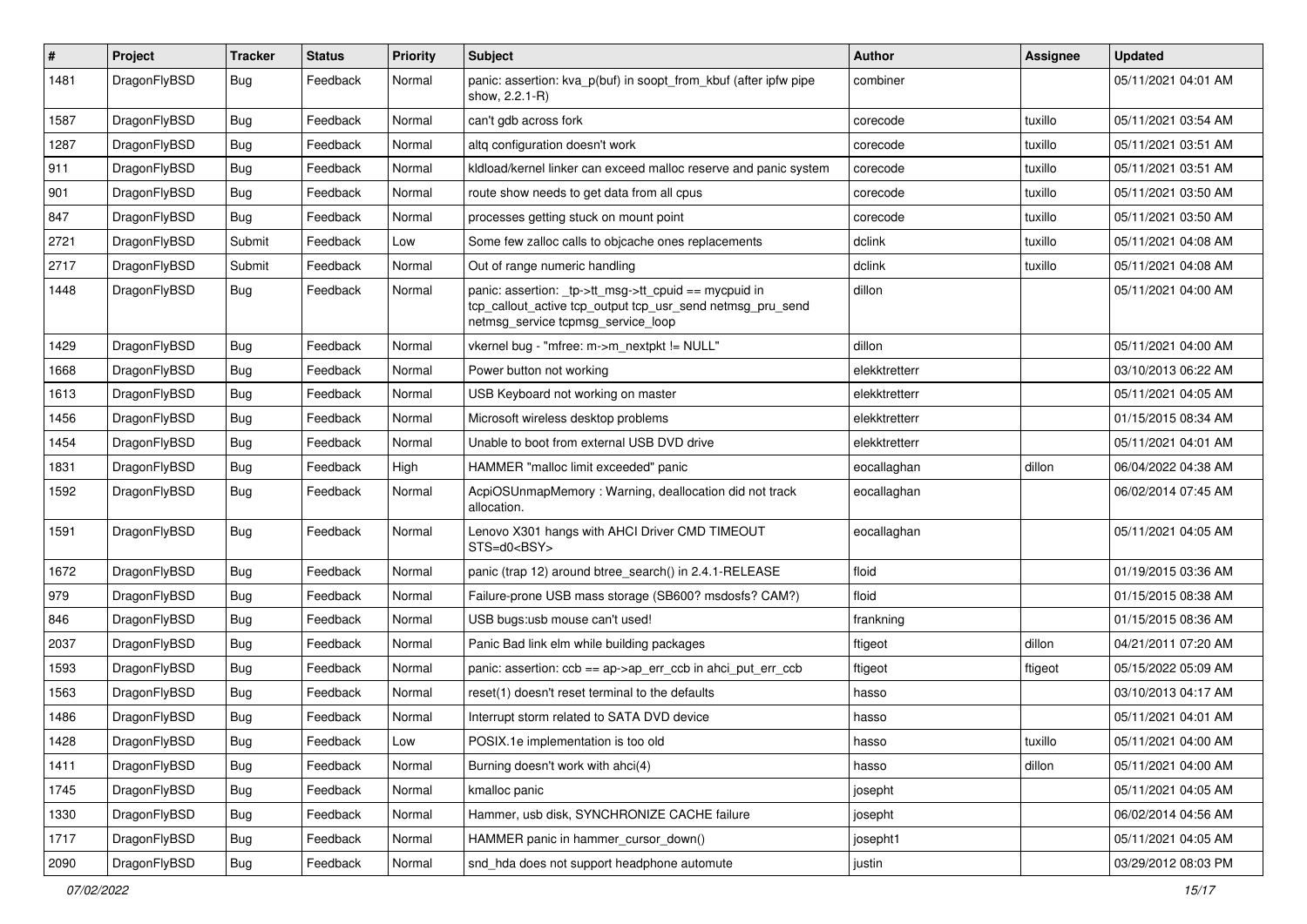| $\sharp$ | Project      | <b>Tracker</b> | <b>Status</b> | <b>Priority</b> | Subject                                                                                                            | <b>Author</b>     | Assignee | <b>Updated</b>      |
|----------|--------------|----------------|---------------|-----------------|--------------------------------------------------------------------------------------------------------------------|-------------------|----------|---------------------|
| 385      | DragonFlyBSD | <b>Bug</b>     | Feedback      | Low             | Mail archive address removal                                                                                       | justin            | justin   | 03/09/2013 11:24 AM |
| 1727     | DragonFlyBSD | Bug            | Feedback      | Normal          | CD boot panic (2.6.1) (usb?)                                                                                       | kiril             |          | 05/15/2022 05:10 AM |
| 2288     | DragonFlyBSD | <b>Bug</b>     | Feedback      | Normal          | Random IO performance loss introduced since January 1st                                                            | lentferj          |          | 01/23/2013 04:21 PM |
| 1860     | DragonFlyBSD | <b>Bug</b>     | Feedback      | Normal          | Panic while creating UFS fs on vn(4) for initrd                                                                    | matthias          |          | 02/29/2012 07:16 AM |
| 2644     | DragonFlyBSD | Bug            | Feedback      | Normal          | 3.6.0-REL trap 9 on boot                                                                                           | memmerto          |          | 11/27/2021 08:08 AM |
| 1144     | DragonFlyBSD | <b>Bug</b>     | Feedback      | Normal          | Incorrect clock under KVM                                                                                          | msylvan           |          | 03/09/2013 01:17 PM |
| 2958     | DragonFlyBSD | <b>Bug</b>     | Feedback      | Normal          | Hammer FS dies during pruning after massive write load                                                             | neilb             |          | 10/11/2016 04:20 AM |
| 2957     | DragonFlyBSD | <b>Bug</b>     | Feedback      | Normal          | swapoff -a followed by swapon -a doesn't give your swap back                                                       | neilb             |          | 10/09/2016 04:17 AM |
| 3152     | DragonFlyBSD | <b>Bug</b>     | Feedback      | Normal          | Console's size in ttyv0 and single user mode is sticking to 80x25,<br>while ttyv1 can make use of the whole screen | overtime          |          | 02/24/2019 01:08 AM |
| 1101     | DragonFlyBSD | Bug            | Feedback      | Normal          | ohci related panic                                                                                                 | polachok          |          | 05/11/2021 04:00 AM |
| 1577     | DragonFlyBSD | <b>Bug</b>     | Feedback      | Normal          | panic: assertion: leaf->base.obj_id == ip->obj_id in<br>hammer_ip_delete_range                                     | qhwt+dfly         |          | 05/11/2021 04:01 AM |
| 1387     | DragonFlyBSD | Bug            | Feedback      | Normal          | zero-size malloc and ps: kvm_getprocs: Bad address                                                                 | qhwt+dfly         |          | 05/11/2021 04:00 AM |
| 570      | DragonFlyBSD | <b>Bug</b>     | Feedback      | Normal          | 1.8.x: ACPI problems                                                                                               | qhwt+dfly         |          | 06/02/2014 03:45 AM |
| 1560     | DragonFlyBSD | <b>Bug</b>     | Feedback      | Normal          | Unable to modify partition table on ThinkPad T61p during install                                                   | rehsack           |          | 01/15/2015 08:57 AM |
| 1580     | DragonFlyBSD | <b>Bug</b>     | Feedback      | Normal          | Panic (Fatal trap 12: page fault while in kernel mode) while playing<br>with pf and netif names                    | rumcic            |          | 12/21/2018 01:21 AM |
| 1489     | DragonFlyBSD | Bug            | Feedback      | Normal          | panic: ufs dirbad: bad dir                                                                                         | rumcic            |          | 03/10/2013 04:34 AM |
| 1250     | DragonFlyBSD | <b>Bug</b>     | Feedback      | Normal          | Panic upon plugging an USB flash drive into the machine                                                            | rumcic            |          | 03/10/2013 05:17 AM |
| 1249     | DragonFlyBSD | <b>Bug</b>     | Feedback      | Normal          | panic: ffs vfree: freeing free inode                                                                               | rumcic            |          | 03/10/2013 05:13 AM |
| 2100     | DragonFlyBSD | <b>Bug</b>     | Feedback      | Normal          | devfs related panic                                                                                                | sepherosa         | alexh    | 07/10/2011 02:29 PM |
| 2396     | DragonFlyBSD | Bug            | Feedback      | High            | Latest 3.1 development version core dumps while destroying master<br><b>PFS</b>                                    | sgeorge           |          | 01/23/2013 04:10 PM |
| 2347     | DragonFlyBSD | Bug            | Feedback      | High            | Hammer PFSes destroy does not give back full space allocated to<br><b>PFS</b>                                      | sgeorge           |          | 07/19/2012 01:11 AM |
| 243      | DragonFlyBSD | <b>Bug</b>     | Feedback      | Normal          | weird behavior in the shell                                                                                        | swildner          |          | 05/31/2022 02:51 PM |
| 3205     | DragonFlyBSD | <b>Bug</b>     | Feedback      | High            | Go compiler net test failing                                                                                       | t dfbsd           | tuxillo  | 05/10/2021 02:45 AM |
| 1127     | DragonFlyBSD | <b>Bug</b>     | Feedback      | Low             | cdrom drive not detected                                                                                           | tgr               | corecode | 01/15/2015 08:55 AM |
| 285      | DragonFlyBSD | <b>Bug</b>     | Feedback      | Low             | interrupt latency with re without ip address configured                                                            | thomas.nikolajsen |          | 02/20/2014 10:30 AM |
| 2459     | DragonFlyBSD | <b>Bug</b>     | Feedback      | Normal          | apic problems with HP Probook 4510s                                                                                | thowe             |          | 11/27/2021 08:22 AM |
| 1579     | DragonFlyBSD | <b>Bug</b>     | Feedback      | Normal          | dfly 2.4.1 does not like HP DL360G4p and Smart Array 6400 with<br>MSA <sub>20</sub>                                | tomaz.borstnar    | tuxillo  | 06/02/2014 02:44 PM |
| 1282     | DragonFlyBSD | <b>Bug</b>     | Feedback      | Normal          | panic (trap 12) when booting SMP kernel on Atom 330 (dual core)                                                    | tomaz.borstnar    |          | 05/11/2021 04:00 AM |
| 806      | DragonFlyBSD | <b>Bug</b>     | Feedback      | Normal          | boot error on MacBook                                                                                              | tralamazza        |          | 06/04/2022 05:28 AM |